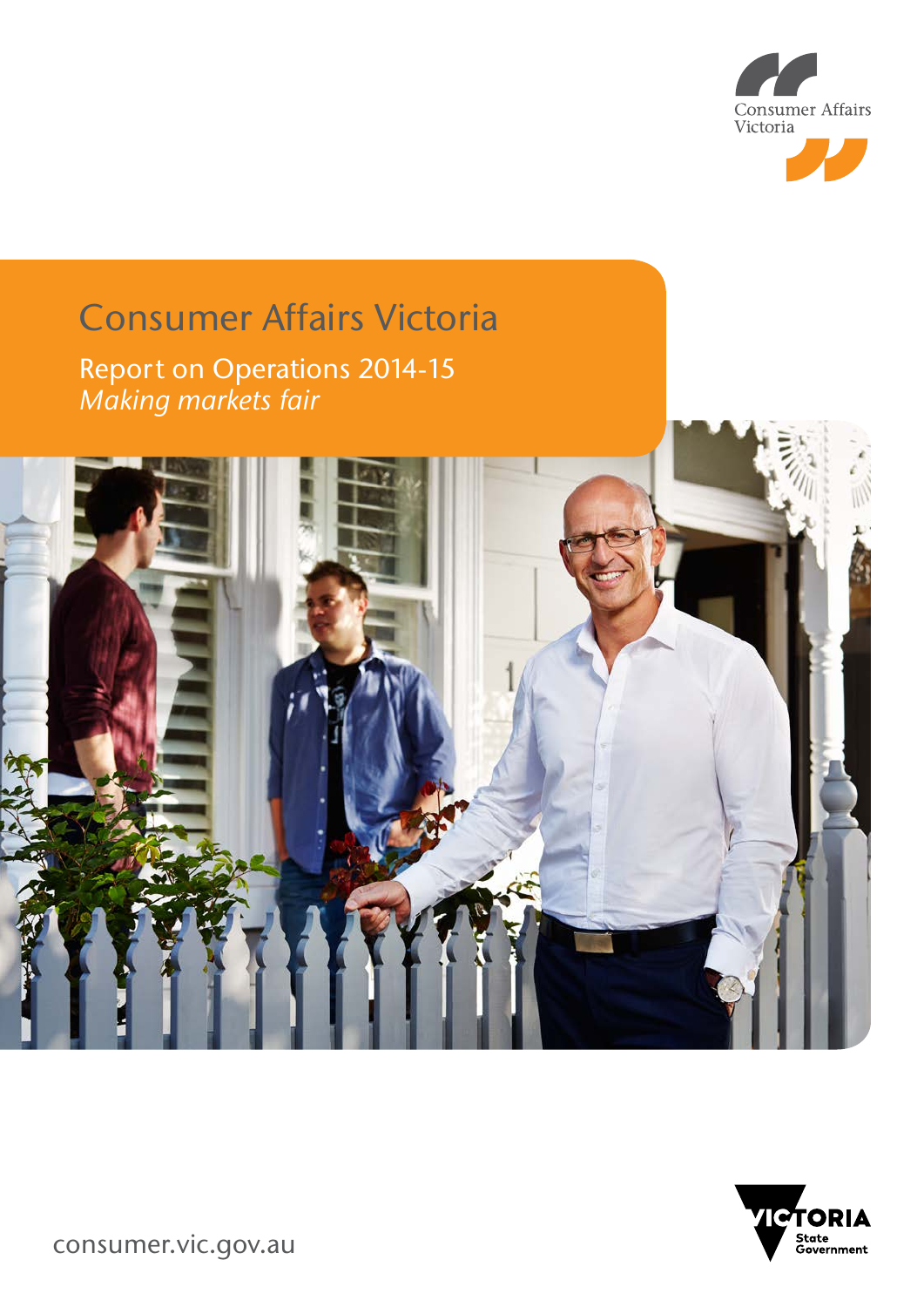

**The Hon. Jane Garrett MP** Minister for Consumer Affairs, Gaming and Liquor Regulation Dear Minister

In accordance with the *Australian Consumer Law and Fair Trading Act 2012*, the *Credit (Administration) Act 1984* and the *Veterans Act 2005*, I have pleasure in submitting the Consumer Affairs Victoria *Report on Operations* for the year ended 30 June 2015, for you to present to the Houses of Parliament.

Yours sincerely

 $L_{\textrm{F}}$ 

**Simon Cohen** Director Consumer Affairs Victoria



Ordered to be published Victorian Government Printer October 2015 PP No 84, Session 2014-15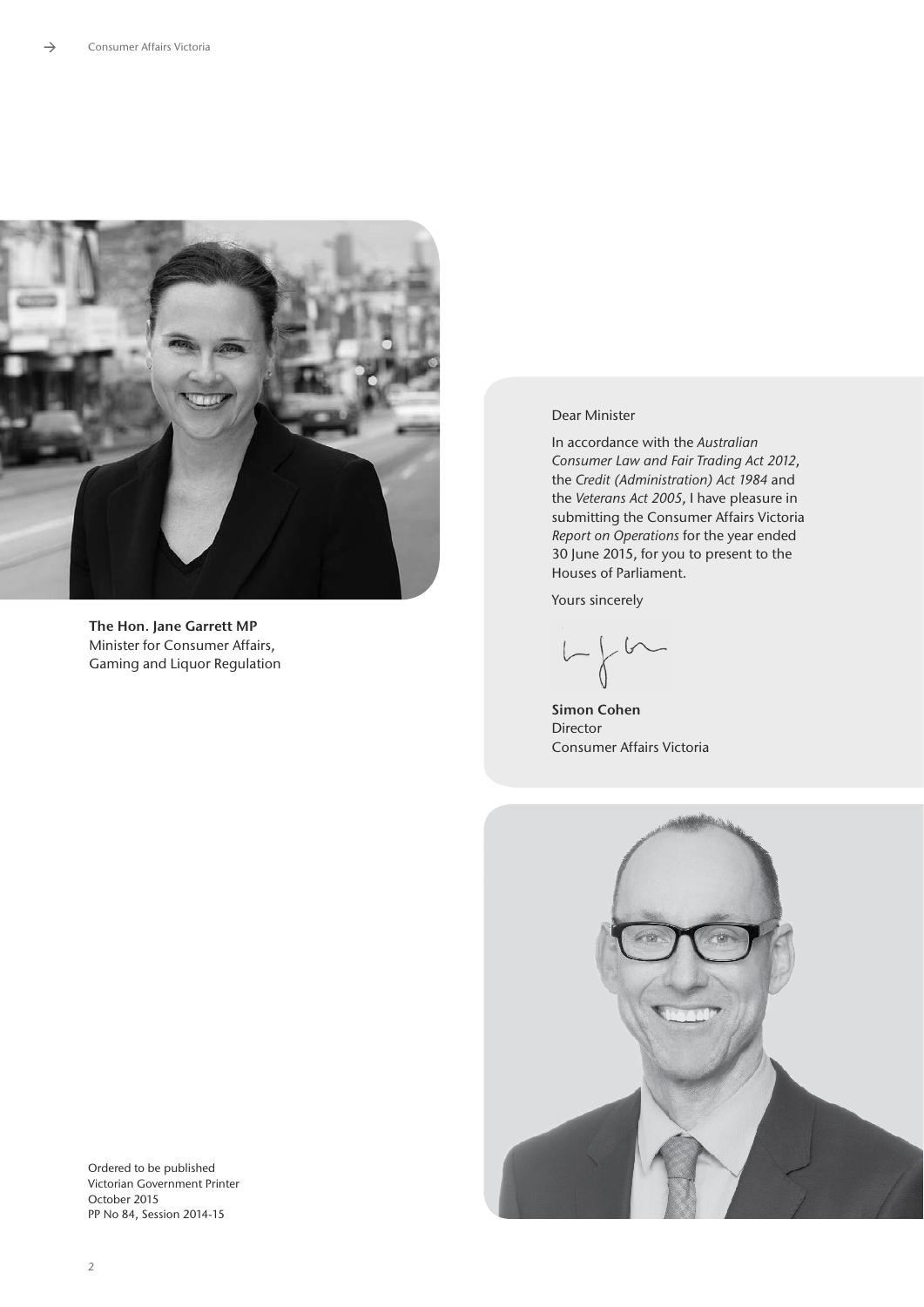# Director's foreword

I am pleased to present the Consumer Affairs Victoria (CAV) *Report on Operations* 2014-15, demonstrating another year of achievement in ensuring a fair and competitive marketplace in Victoria.

The report provides information about the advice and services we have provided to hundreds of thousands of Victorian consumers, businesses, tenants and landlords. We also report on the significant compliance and enforcement actions taken to promote business conformance with consumer protection laws. In addition, we record the registration and licensing transactions that enable the effective operations of businesses and associations. In all, we have provided close to one million discrete services to the Victorian community.

The *Report on Operations* reflects our focus in providing digital services. Almost three million visits to our website, and thousands of downloads of our apps demonstrate the demand for effective online regulation services. These complement our increasing use of social media to inform consumers, businesses, tenants and landlords of their rights and responsibilities. We continue to maintain a digital first approach to all our communications.

And at the pointy end, we have focused on using the full range of regulatory tools, including undertakings and court actions, to address serious wrong conduct by businesses and significant breaches of consumer protection laws.

In addition to these activities, we have taken a lead in ensuring an effective consumer protection framework, through activities such as our Better Business Initiative and by leading a national credit card chargebacks project.

In June 2015, Consumer Affairs Minister Jane Garrett launched *Fairer, Safer Housing*, an initiative which centres on a review of the *Residential Tenancies Act 1997*, the primary consumer protection law for Victorians living in rental housing. We are extremely pleased to lead this review, and the response to our initial consultation paper, *Laying the Groundwork*, has demonstrated the strong interest of the Victorian community in this important work.

The *Report on Operations* provides data to the community about our services. The Report is complemented by our first *Year in Review*, available on the CAV website. The *Year in Review* has more detailed information about individual cases and activities in a digital format, to provide Victorians a full and accessible picture of CAV and our role. The *Year in Review* can be viewed at

[consumer.vic.gov.au/annualreport.](http://consumer.vic.gov.au/annualreport)

March 2015 marked the departure of CAV's longest-serving Director, Dr Claire Noone. Claire's expertise in regulation and unwavering passion for supporting a fair marketplace in Victoria has left an indelible mark on our organisation. The achievements detailed in the *Report on Operations* and in our *Year in Review* are a testament to Claire's commitment and success.

It is also important that I acknowledge the great leadership of Phil D'Adamo and Elizabeth Lanyon, who acted in the Director role following Claire's departure until I commenced on 31 August 2015.

The *Report on Operations* also reflects the commitment and passion of our staff across Victoria in ensuring businesses, consumers, tenants and landlords know about and play by the rules.

Our team has provided an outstanding service to the community in the past year.

 $\sim$   $\times$ 

**Simon Cohen** Director Consumer Affairs Victoria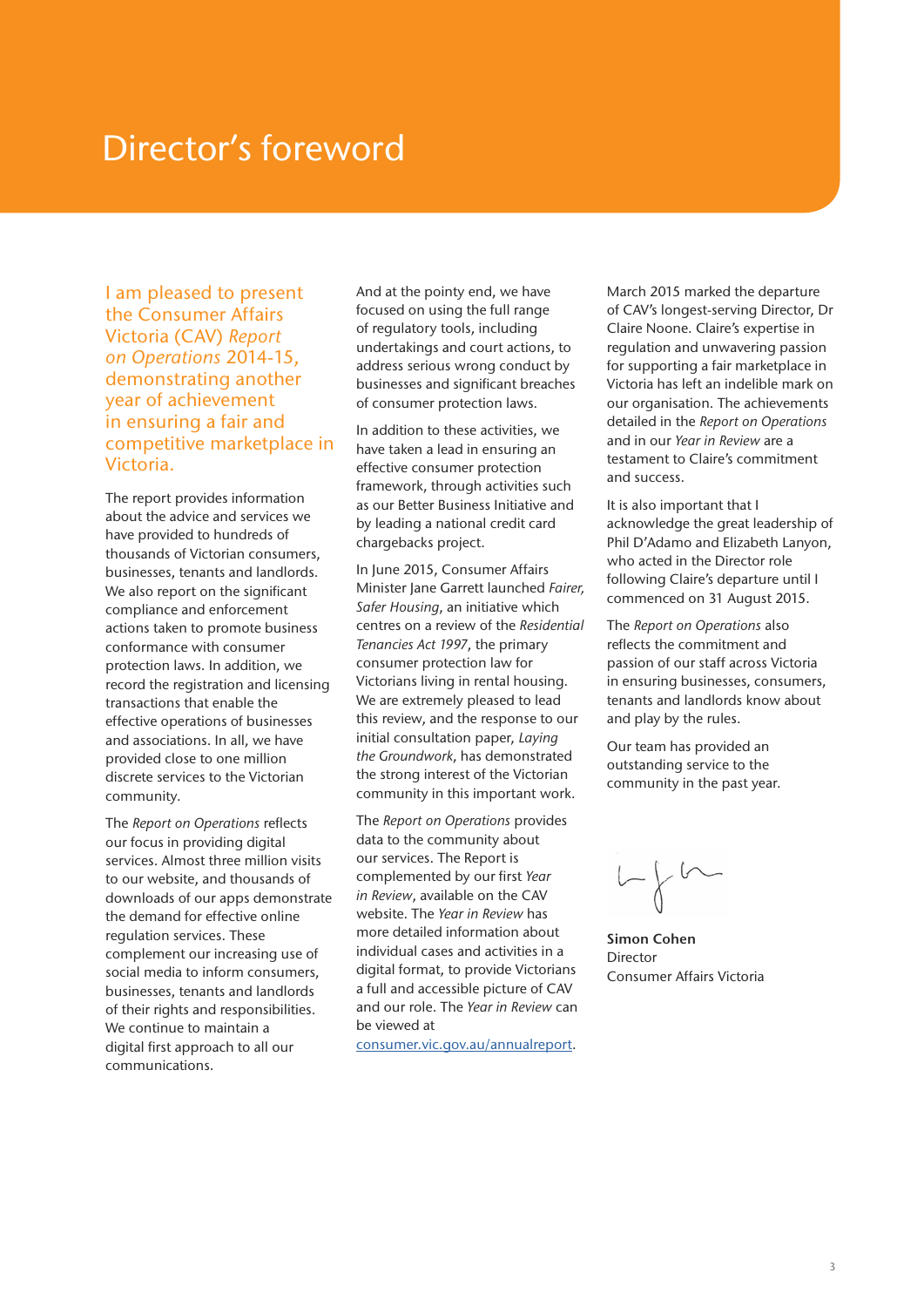# **Contents**

| Our performance                               |  |
|-----------------------------------------------|--|
| Businesses are compliant with consumer laws   |  |
| Victorians exercise their consumer rights     |  |
| A fair and safe rental market for Victorians  |  |
| A modern and effective consumer law framework |  |
| A sustainable and innovative regulator        |  |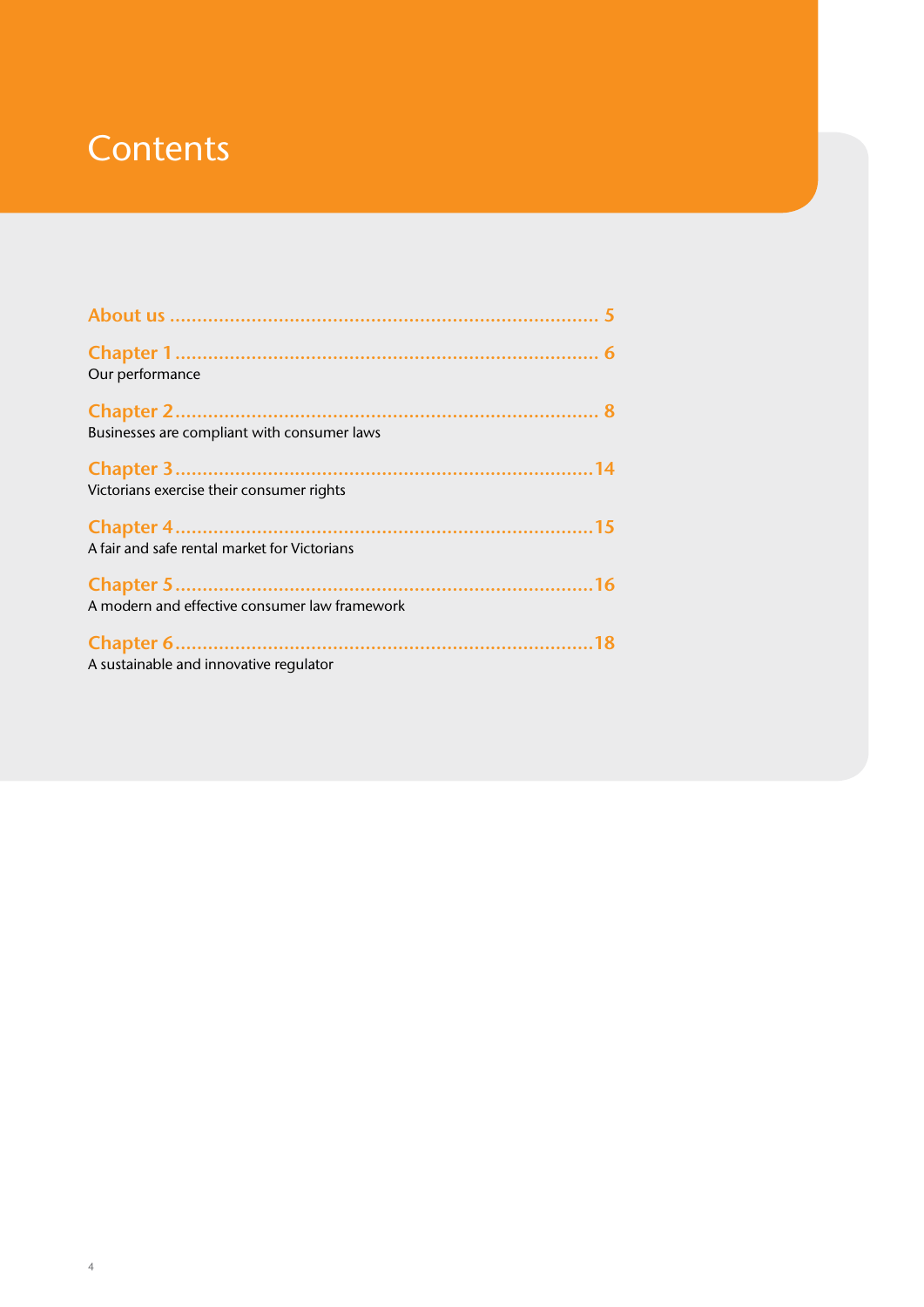# <span id="page-4-0"></span>About us

#### **Our vision**

A fair and competitive marketplace in Victoria.

#### **Our goals**

- Businesses are compliant with consumer laws
- Victorians exercise their consumer rights
- A fair and safe rental market for Victorians
- A modern and effective consumer law framework
- A sustainable and innovative regulator

#### **Our functions**

Consumer Affairs Victoria is the state's consumer affairs regulator.

Our role is to:

- review and advise the Victorian Government on the consumer protection framework
- provide information and advice to consumers, tenants, businesses and landlords on their rights, responsibilities and changes to relevant laws
- register and license businesses and occupations
- enforce and ensure compliance with consumer laws.

We provide administrative support to several statutory offices and bodies including the Business Licensing Authority, the Estate Agents Council, the Motor Car Traders Claims Committee and the Residential Tenancies Bond Authority, as well as supporting Consumer Affairs ministerial advisory roles.

#### **Our regulatory approach**

When businesses comply, consumers are protected. This knowledge guides the way we regulate.

We use an integrated compliance approach to ensure businesses comply with consumer laws, and to promote a thriving Victorian economy.

Integrated compliance is about using all our tools effectively. We:

- provide compliance information to businesses so that they understand their obligations and the consequences of not meeting them
- work with industry partners to achieve compliance. This means working with our colleagues in other jurisdictions, as well as organisations who are working towards similar outcomes. By doing so, we can improve the way we provide information to businesses and better target groups with specialised information needs
- provide information to consumers and tenants to help them assert their rights in a dispute, thus holding businesses to account for compliance.

We use compliance tools to monitor businesses, stop misconduct and prevent future breaches. We take a risk-based approach to compliance monitoring, targeting those that pose the highest risk to Victorians.

For the most serious matters or systemic non-compliance, we take enforcement action to put a stop to, and deter, unlawful conduct.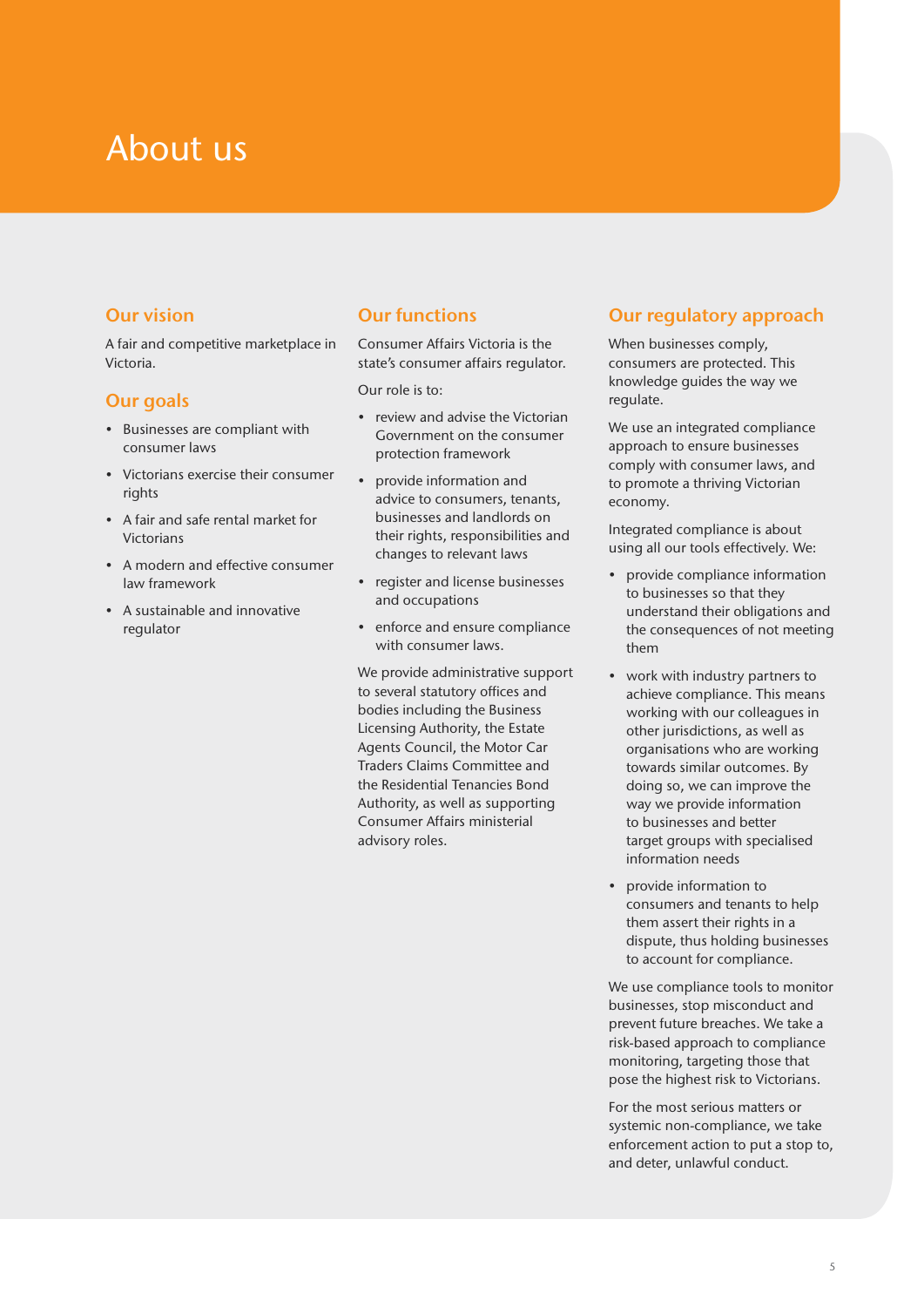# <span id="page-5-0"></span>**1** Our performance

This report contains important statistical and factual information about our activity as required under the *Australian Consumer Law and Fair Trading Act 2012*, the *Credit (Administration) Act 1984* and the *Veterans Act 2005*. For a more comprehensive account of our performance against our goals, see the *Year in Review* on our website, [consumer.vic.gov.au/annualreport.](http://consumer.vic.gov.au/annualreport)

## **Performance against Budget Paper Number 3 (BP3 targets)**

This section reports on our performance against BP3 targets specified for Consumer Affairs Victoria in the 2014-15 Victorian Budget.

For budget purposes, outputs are defined as those goods and services provided to government by departments, agencies, statutory bodies and through funding provided to others, such as community agencies.

The table below reports actual performance against targets for each output measure.

Corresponding data for the two previous financial years is also included.

|                                                                                                                                                 | Unit of<br>measure | 2012-13<br>Actual | 2013-14<br>Actual | 2014-15<br><b>Target</b> | 2014-15<br>Actual |
|-------------------------------------------------------------------------------------------------------------------------------------------------|--------------------|-------------------|-------------------|--------------------------|-------------------|
| Quantity                                                                                                                                        |                    |                   |                   |                          |                   |
| Information and advice provided through<br>telephone service <sup>1</sup>                                                                       | number             | 409,936           | 390,349           | 375,000                  | 352,369           |
| Information and advice provided through other<br>services including written correspondence,<br>face-to-face and dispute assistance <sup>2</sup> | number             | 84,659            | 133,729           | 140,000                  | 129,430           |
| Inspections, compliance monitoring and<br>enforcement activities <sup>3</sup>                                                                   | number             | 9,749             | 10,588            | 12,000                   | 11,344            |
| Transactions undertaken: registration and<br>licensing transactions                                                                             | number             | 61,378            | 67,520            | 69,500                   | 70,679            |
| Transactions undertaken: Residential Tenancies<br>Bond Authority (RTBA)                                                                         | number             | 406,535           | 419,135           | 448,000                  | 432,569           |
| <b>Quality</b>                                                                                                                                  |                    |                   |                   |                          |                   |
| Customer satisfaction with services provided <sup>4</sup>                                                                                       | per cent           | 94.0              | 93.2              | 90.0                     | 95.6              |
| <b>Timeliness</b>                                                                                                                               |                    |                   |                   |                          |                   |
| Services provided within agreed timeframes                                                                                                      | per cent           | 90.1              | 86.2              | 90.0                     | 90.5              |
| Cost                                                                                                                                            |                    |                   |                   |                          |                   |
| Total output cost <sup>5</sup>                                                                                                                  | \$ million         | 90.4              | 80.8              | 123.4                    | 119.1             |

**Commentary on performance**

The actual is below the target due to a reduction in the number of conciliations as consumers increasingly resolve their own disputes by using information available on the CAV website.

 $3$  The actual is below the target due to a lower than anticipated increase in market monitoring activity. This was offset by increases in inspections conducted and infringement notices issued.

4 The actual is above the target and is reflective of the high satisfaction levels of people served by CAV through the Information and Dispute Services Centre (IDSC) and Regulatory Transactions Centre (RTC) according to a customer satisfaction survey.

The Total output cost is higher in 2014-15 largely due to the inclusion of payments for the Victorian Civil and Administrative Tribunal in relation to the<br>Residential Tenancies List, Domestic Building List, and the Owners

<sup>1</sup> The actual is below the target due to an increased focus on directing contacts to the CAV website rather than the telephone service.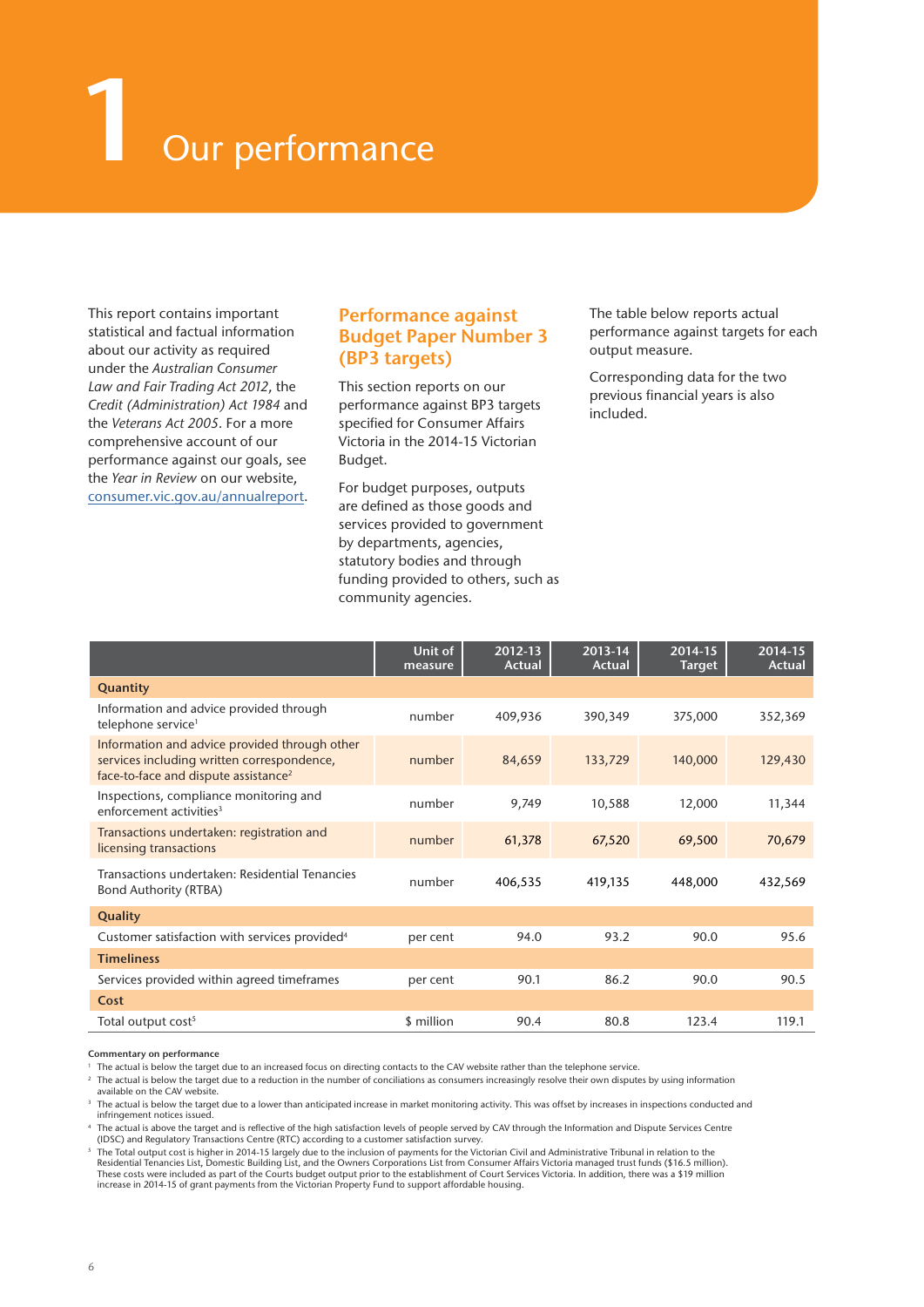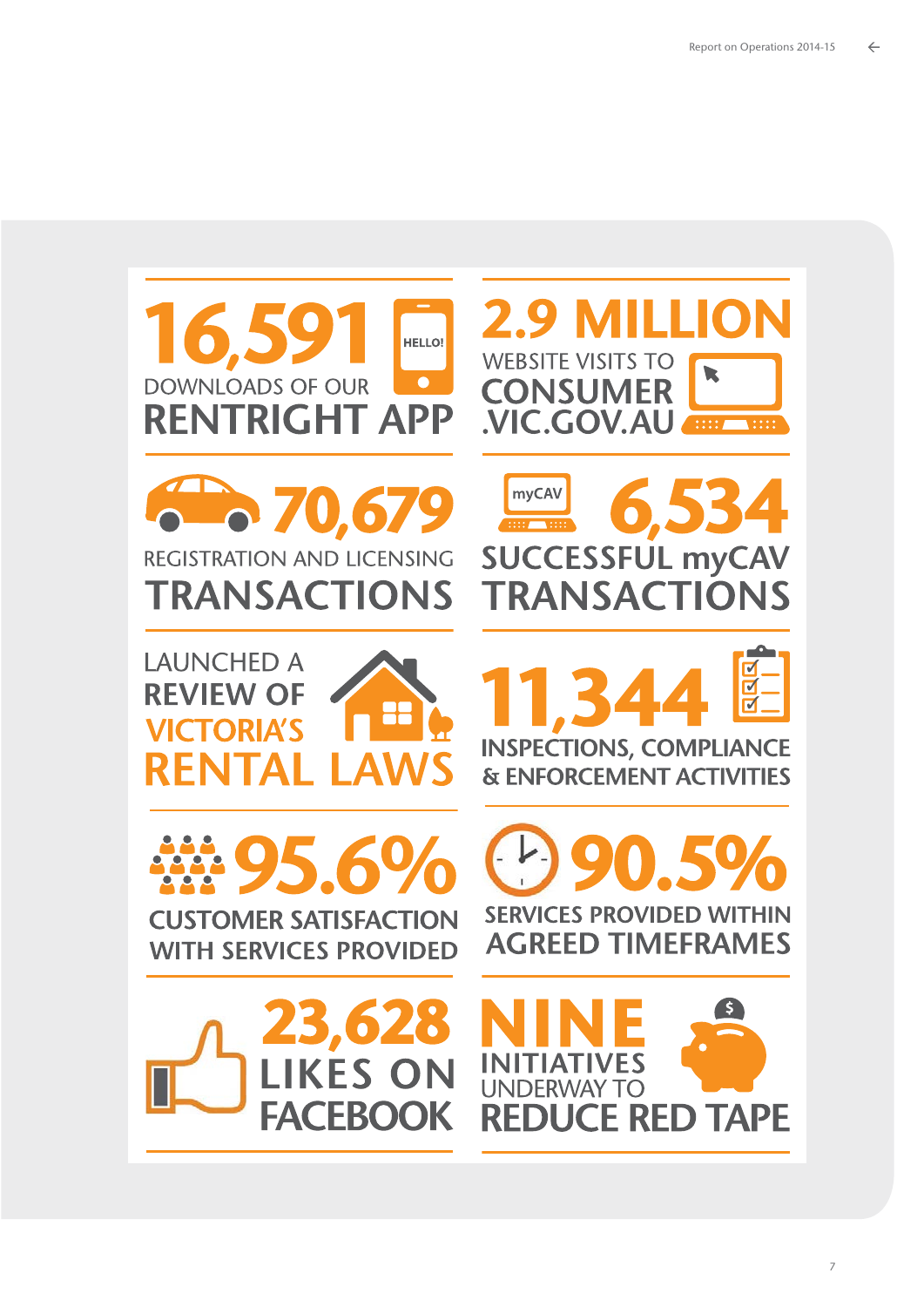<span id="page-7-0"></span>The key to achieving a fair and competitive marketplace is ensuring that businesses comply with consumer laws.

We focus on achieving high levels of business compliance by working with industry and partner organisations, and with consumers so that they effectively assert their consumer rights. We continue to support businesses by providing them with tools that help them to meet their obligations.

Our risk-based approach to compliance means that we act quickly against those causing most harm, protecting consumers earlier, more efficiently and more effectively.

The data provided in the table below varies between years based on our regulatory risk priorities, government policy, the nature of our compliance programs, and the cyclical nature of our integrated compliance approach.

|                                                                                                                          | 2012-13 | 2013-14 | 2014-15 |
|--------------------------------------------------------------------------------------------------------------------------|---------|---------|---------|
| Compliance                                                                                                               |         |         |         |
| Compliance assistance site visits                                                                                        | 4,434   | 4,671   | 4,433   |
| Inspections                                                                                                              | 2,702   | 2,713   | 3,470   |
| Investigations <sup>1</sup>                                                                                              | 573     | 610     | 161     |
| Market monitoring activity                                                                                               | N/A     | 895     | 802     |
| Businesses engaged through the Better<br><b>Business Initiative</b>                                                      | N/A     | 51      | 80      |
| <b>Enforcement</b>                                                                                                       |         |         |         |
| Prosecutions finalised                                                                                                   | 33      | 24      | 21      |
| <b>Civil actions finalised</b>                                                                                           | 61      | 64      | 66      |
| Parties signed to enforceable<br>undertakings                                                                            | 30      | 15      | 17      |
| <b>Registrations and licensing</b>                                                                                       |         |         |         |
| Annual returns, updates or<br>cancellations processed for<br>incorporated associations, fundraisers<br>and co-operatives | 33,679  | 39,014  | 36,243  |
| <b>Total registration and licensing</b><br>transactions                                                                  | 61,378  | 67,520  | 70,679  |

Investigations are lower in 2014-15 due to revised investigations procedures aimed at capturing evidence and information (for example, use of statutory notices).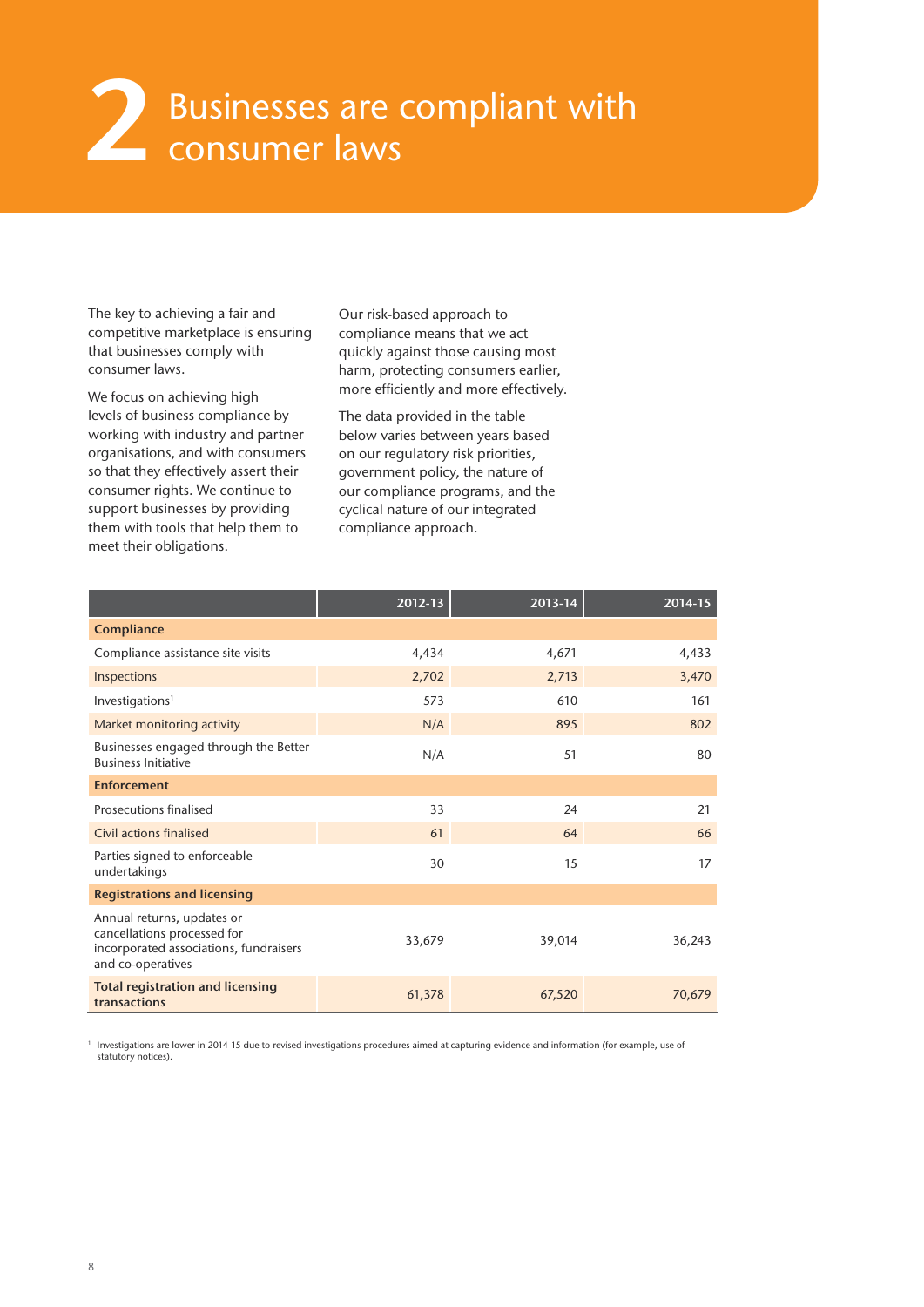|                                     | 2012-13 | 2013-14 | 2014-15 |
|-------------------------------------|---------|---------|---------|
| <b>Estate agents</b>                |         |         |         |
| New applications lodged             | 1,079   | 1,219   | 1,216   |
| <b>Total on register</b>            | 10,565  | 11,171  | 11,679  |
| <b>Motor car traders</b>            |         |         |         |
| New applications lodged             | 173     | 177     | 149     |
| <b>Total on register</b>            | 2,243   | 2,188   | 2,127   |
| <b>Incorporated associations</b>    |         |         |         |
| New applications lodged             | 1,599   | 1,695   | 1,980   |
| <b>Total on register</b>            | 38,751  | 39,883  | 39,665  |
| <b>Co-operatives</b>                |         |         |         |
| New applications lodged             | 5       | 10      | 25      |
| <b>Total on register</b>            | 655     | 630     | 602     |
| <b>Fundraisers</b>                  |         |         |         |
| New registrants                     | 507     | 771     | 657     |
| Renewals                            | 491     | 168     | 281     |
| <b>Total on register</b>            | 1,961   | 2,191   | 2,265   |
| Second-hand dealers and pawnbrokers |         |         |         |
| New applications lodged             | 345     | 436     | 350     |
| <b>Total on register</b>            | 4,526   | 4,385   | 4,120   |
| <b>Patriotic funds</b>              |         |         |         |
| New applications lodged             | 2       | 5       | 6       |
| <b>Total on register</b>            | 604     | 602     | 600     |
| <b>Limited partnerships</b>         |         |         |         |
| New applications lodged             | 63      | 29      | 16      |
| <b>Total on register</b>            | 256     | 271     | 286     |

## **Registers administered by Consumer Affairs Victoria**

|                                        | 2012-13 | 2013-14 | 2014-15 |  |
|----------------------------------------|---------|---------|---------|--|
| <b>Conveyancers</b>                    |         |         |         |  |
| New applications lodged                | 80      | 80      | 92      |  |
| <b>Total on register</b>               | 730     | 712     | 768     |  |
| <b>Owners corporation managers</b>     |         |         |         |  |
| New applications lodged                | 78      | 88      | 74      |  |
| <b>Total on register</b>               | 570     | 602     | 621     |  |
| <b>Retirement villages</b>             |         |         |         |  |
| New applications lodged                | 6       | 6       | 12      |  |
| <b>Total on register</b>               | 409     | 415     | 426     |  |
| <b>Funeral service providers</b>       |         |         |         |  |
| New applications lodged                | 24      | 12      | 10      |  |
| <b>Total on register</b>               | 407     | 415     | 424     |  |
| Sex work service providers (licensees) |         |         |         |  |
| New applications lodged                | 13      | 21      | 10      |  |
| <b>Total on register</b>               | 139     | 130     | 133     |  |
| <b>Sex work brothel managers</b>       |         |         |         |  |
| New applications lodged                | 187     | 195     | 178     |  |
| <b>Total on register</b>               | 746     | 756     | 710     |  |
| Sex work providers (exempt)            |         |         |         |  |
| New applications lodged                | 232     | 327     | 326     |  |
| <b>Total on register</b>               | 600     | 609     | 651     |  |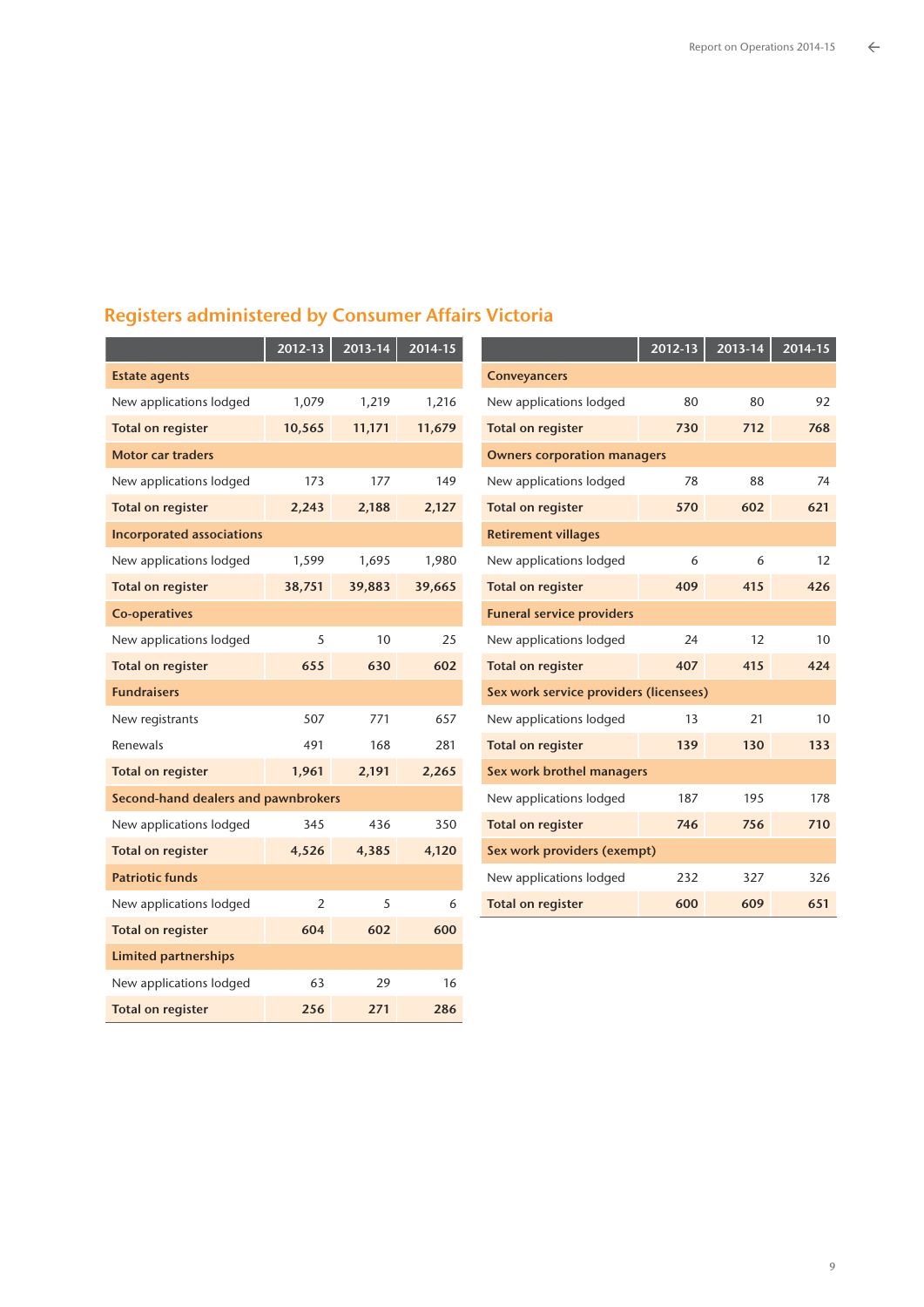# **Parties signed to enforceable undertakings**

| <b>Australian Consumer Law (Victoria)</b> |                           |                               |
|-------------------------------------------|---------------------------|-------------------------------|
| Freeway Fitness Pty Ltd                   | Dr Nerida James           | Mohammed Syed                 |
| Kristian Nathan Woods                     | H2Coco Pty Ltd            | <b>Standby Savers Pty Ltd</b> |
| Real Wealth Australia Pty Ltd             | David Freeman             | Marcus Munro Hickey           |
| Helen Connie Collier-Kogtevs              | Solarex Australia Pty Ltd | Accrue Property Pty Ltd       |
| Get off Drugs Naturally Foundation Inc    | Ali Syed                  | James Allan Monaghan          |
|                                           |                           |                               |
| <b>Estate Agents Act 1980</b>             |                           |                               |
| Taylors Real Estate Agents Pty Ltd        |                           |                               |

Enzo Bufano

## **Court and tribunal matters**

| <b>Prosecutions finalised</b>                                                    |                                                                                |                                                     |
|----------------------------------------------------------------------------------|--------------------------------------------------------------------------------|-----------------------------------------------------|
| <b>Australian Consumer Law (Victoria)</b>                                        |                                                                                |                                                     |
| Yuting Wang<br>Keat Enterprises Pty Ltd<br>Yuting Wang (appeal against sentence) |                                                                                |                                                     |
| <b>Domestic Building Contracts Act 1995</b>                                      |                                                                                |                                                     |
| Anthony Jakupi<br>Jakupi Excavations Pty Ltd                                     |                                                                                |                                                     |
| <b>Motor Car Traders Act 1986</b>                                                |                                                                                |                                                     |
| Emrah Sen<br>Mustapha Ali Ali<br>Shefket Idrizi                                  | Cars National Pty Ltd<br>Melbourne Autohaus Pty Ltd<br>Alexsandar Jovanovski   | Eray Sahin<br>Maurizio Duchini<br>Khaled El Mohamed |
| <b>Estate Agents Act 1980</b>                                                    |                                                                                |                                                     |
| Kian Meng (Dennis) Ong<br>Colin Rounds<br>Suzanne Zvizdalo                       | Boris Real Estate Pty Ltd<br>Konstantinos Balasis (appeal against<br>sentence) |                                                     |
| <b>Residential Tenancies Act 1997</b>                                            |                                                                                |                                                     |
| City Hostels Pty Ltd<br>Mandy Le                                                 |                                                                                |                                                     |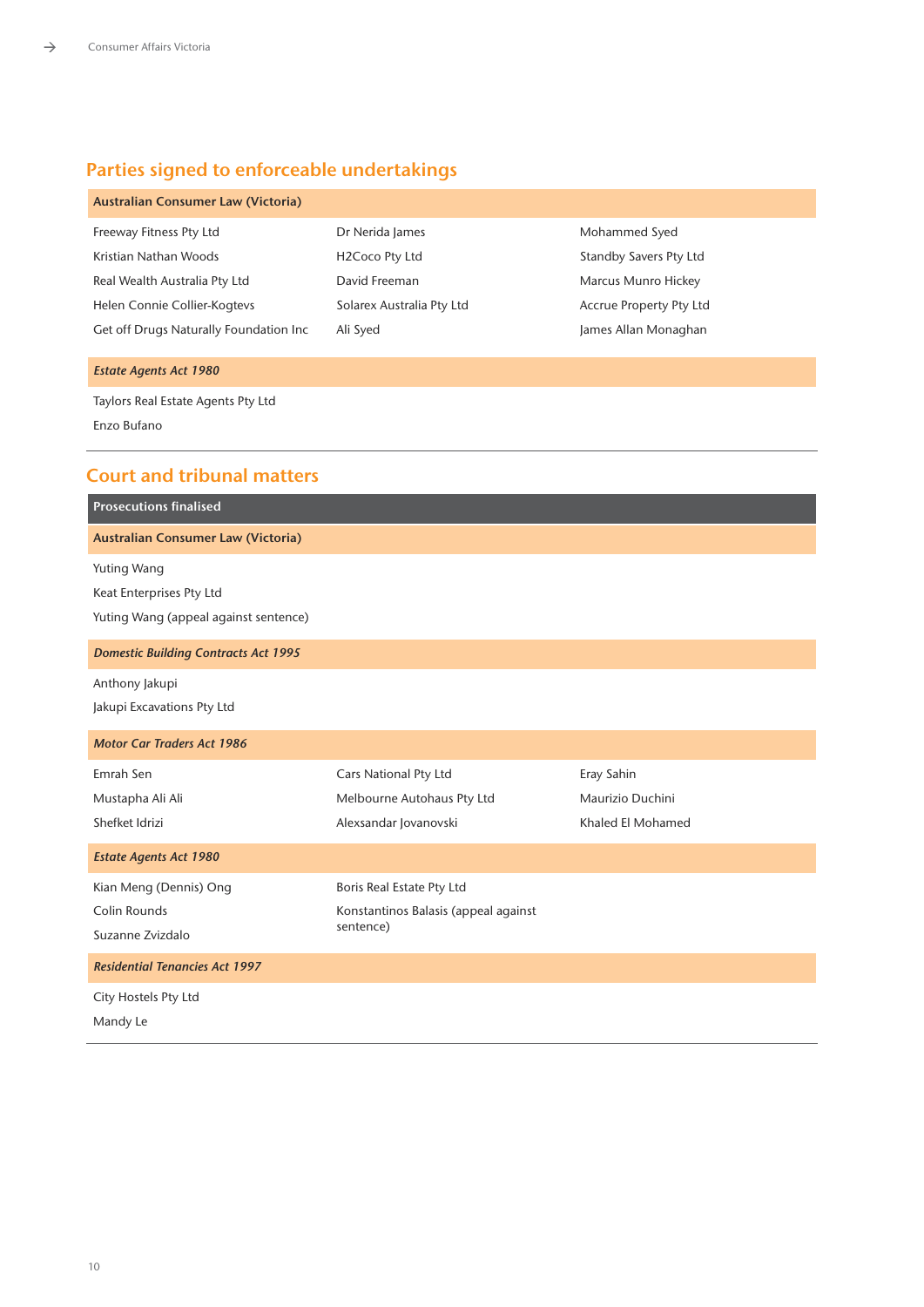## **Court and tribunal matters — continued**

| Civil proceedings (including disciplinary inquiry)                                                                  |                                                                                                                                          |                                                                      |
|---------------------------------------------------------------------------------------------------------------------|------------------------------------------------------------------------------------------------------------------------------------------|----------------------------------------------------------------------|
| <b>Estate Agents Act 1980</b>                                                                                       |                                                                                                                                          |                                                                      |
| Afif Shaba<br><b>Christine Parsons</b>                                                                              | Terry Pak Kwai Choe<br>Matthew White                                                                                                     | Anthony Vito Brancatella<br>Benjamin David Chislett                  |
| Quoc Hung Ly                                                                                                        | Frank Flanagan                                                                                                                           | Benny Bull Pty Ltd                                                   |
| G L Lee Real Estate Pty Ltd                                                                                         | Sunnymac Pty Ltd                                                                                                                         | Creative Property Australia Pty Ltd                                  |
| Baycrown Management Pty Ltd                                                                                         | Craig Alan McIntosh                                                                                                                      | L J Investment Group Pty Ltd                                         |
| <b>Australian Consumer Law (Victoria)</b>                                                                           |                                                                                                                                          |                                                                      |
| CK Import & Wholesale Pty Ltd<br>William Yang<br>D W International Trading Pty Ltd<br>Bo Hui Dong<br>Andrew Withall | <b>Burlesque Interiors Pty Ltd</b><br>Olivia Eckford<br>Alpha Flight Services Pty Ltd<br>Qantas Airways Limited<br>1 House Group Pty Ltd | Nicole Papadopoulos<br>Mark Smith<br>Agrison Pty Ltd<br>Volkan Yokus |
| <b>Conveyancers Act 2006</b>                                                                                        |                                                                                                                                          |                                                                      |
| Bluebell Conveyancing Australia Pty Ltd<br>Elaine Daher<br>Han Yan<br>Jing Xu                                       | Cornell Conveyancing Pty Ltd<br>Low Co\$t Pty Ltd<br><b>Ashley Clarke</b>                                                                | Pamela Redford<br>Michael Joseph Goujan<br>Virginia Sivasamy         |
| <b>Motor Car Traders Act 1986</b>                                                                                   |                                                                                                                                          |                                                                      |
| Yuze Cao<br>AusCarClub Pty Ltd                                                                                      |                                                                                                                                          |                                                                      |
| <b>Fundraising Act 1998</b>                                                                                         |                                                                                                                                          |                                                                      |
| Co.As.It Italian Assistance Association (order to disburse appeal proceeds)                                         |                                                                                                                                          |                                                                      |
| Administrative review - on behalf of the Business Licensing Authority (BLA)                                         |                                                                                                                                          |                                                                      |
| <b>Estate Agents Act 1980</b>                                                                                       |                                                                                                                                          |                                                                      |
| Danielle Anderson                                                                                                   |                                                                                                                                          |                                                                      |
| <b>Motor Car Traders Act 1986</b>                                                                                   |                                                                                                                                          |                                                                      |
| Siong Ha Yu                                                                                                         |                                                                                                                                          |                                                                      |
|                                                                                                                     | Administrative review - on behalf of the Motor Car Traders Claims Committee (MCTCC)                                                      |                                                                      |
| <b>Motor Car Traders Act 1986</b>                                                                                   |                                                                                                                                          |                                                                      |
| David Crowe                                                                                                         |                                                                                                                                          |                                                                      |
| Luke Higney                                                                                                         |                                                                                                                                          |                                                                      |
| Kristina Barac                                                                                                      |                                                                                                                                          |                                                                      |
|                                                                                                                     | Administrative review - Victorian Property Fund (VPF), on behalf of Secretary to the Department of Justice & Regulation                  |                                                                      |
| <b>Estate Agents Act 1980</b>                                                                                       |                                                                                                                                          |                                                                      |
| Mr Asoka De Silva                                                                                                   |                                                                                                                                          |                                                                      |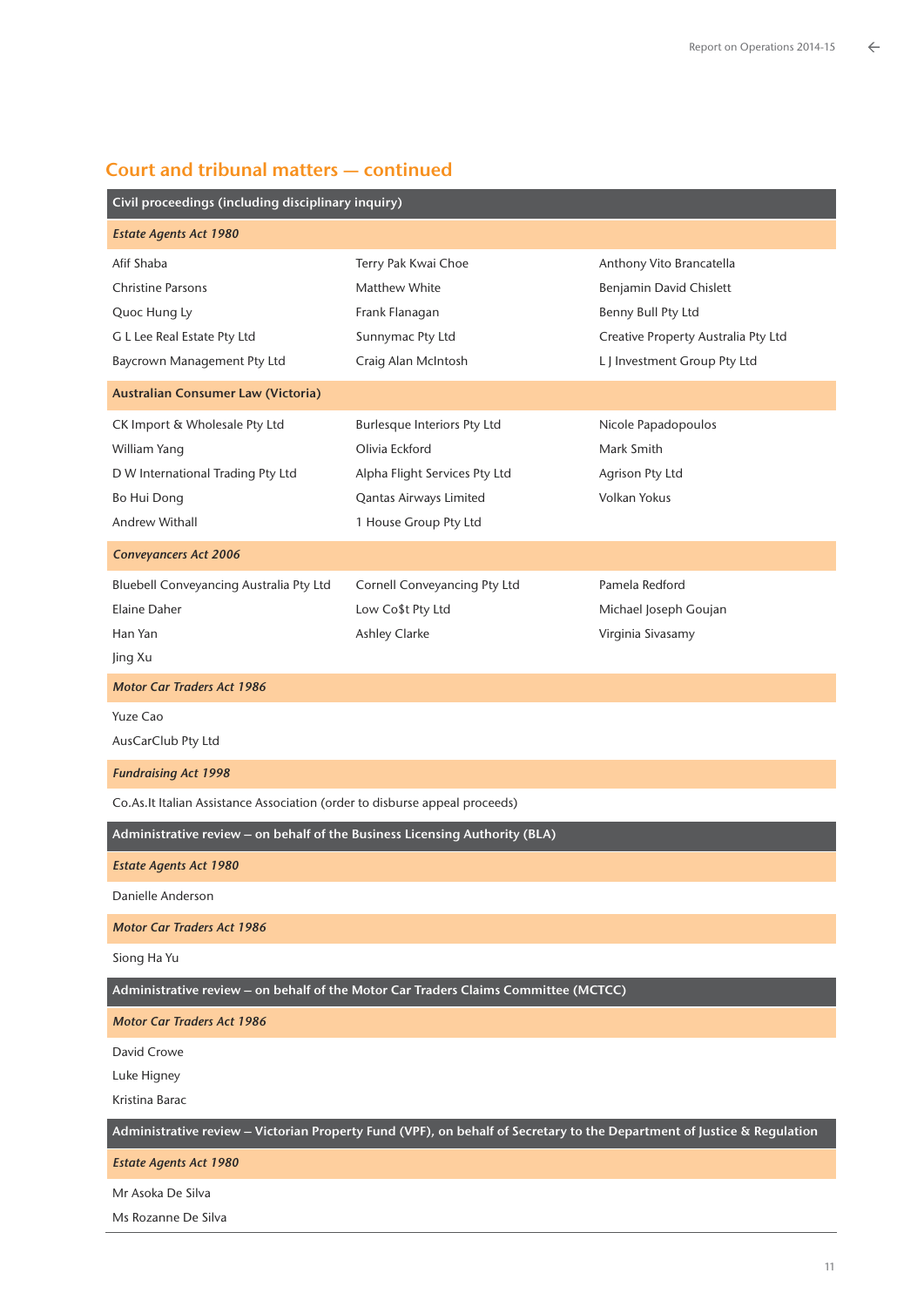# **Ongoing court matters as at 30 June 2015**

| <b>Criminal prosecution</b>                                                                                                                                  |                                                                                                                                          |                                                                                                  |
|--------------------------------------------------------------------------------------------------------------------------------------------------------------|------------------------------------------------------------------------------------------------------------------------------------------|--------------------------------------------------------------------------------------------------|
| <b>Domestic Building Contracts Act 1995</b>                                                                                                                  |                                                                                                                                          |                                                                                                  |
| Daniel Wayne Auld                                                                                                                                            |                                                                                                                                          |                                                                                                  |
| <b>Motor Car Traders Act 1986</b>                                                                                                                            |                                                                                                                                          |                                                                                                  |
| Saleh Ibrahim<br>Melbourne Prestige Cars Pty Ltd                                                                                                             |                                                                                                                                          |                                                                                                  |
| <b>Estate Agents Act 1980</b>                                                                                                                                |                                                                                                                                          |                                                                                                  |
| Anthony Vito Brancatella                                                                                                                                     |                                                                                                                                          |                                                                                                  |
| Civil proceedings (including disciplinary inquiry)                                                                                                           |                                                                                                                                          |                                                                                                  |
| <b>Estate Agents Act 1980</b>                                                                                                                                |                                                                                                                                          |                                                                                                  |
| Benjamin David Chislett<br>Benny Bull Pty Ltd<br>Creative Property Australia Pty Ltd<br><b>Scott Hoare</b>                                                   | Aaron James McDonald<br>Michael Knight<br>Century 21 Australia Pty Ltd<br>George Fakhri                                                  | <b>Clynton Mark Roberts</b><br><b>Frank Valentic</b><br>Advantage Property Consulting Pty Ltd    |
| <b>Australian Consumer Law (Victoria)</b>                                                                                                                    |                                                                                                                                          |                                                                                                  |
| Tom Bull<br><b>BigAussie Deals Pty Ltd</b><br>Steven Petkovski<br>Belle Gibson Pty Ltd (enforcement of<br>statutory notice)<br>Nightingale Electrics Pty Ltd | George Anderson<br>Marlo Woods (Australia) Pty Ltd<br>Domain Register Pty Ltd<br>The Good Guys Discount Warehouse<br>(Australia) Pty Ltd | Parke Muirs Pty Ltd<br>Alpha Flight Services Pty Ltd (appeal)<br>Qantas Airways Limited (appeal) |
| <b>Conveyancers Act 2006</b>                                                                                                                                 |                                                                                                                                          |                                                                                                  |
| Bluebell Conveyancing Australia Pty Ltd<br>Anthony Lee<br>Mandeep Johal                                                                                      |                                                                                                                                          |                                                                                                  |
| <b>Motor Car Traders Act 1986</b>                                                                                                                            |                                                                                                                                          |                                                                                                  |
| Yuze Cao<br>AusCarClub Pty Ltd                                                                                                                               |                                                                                                                                          |                                                                                                  |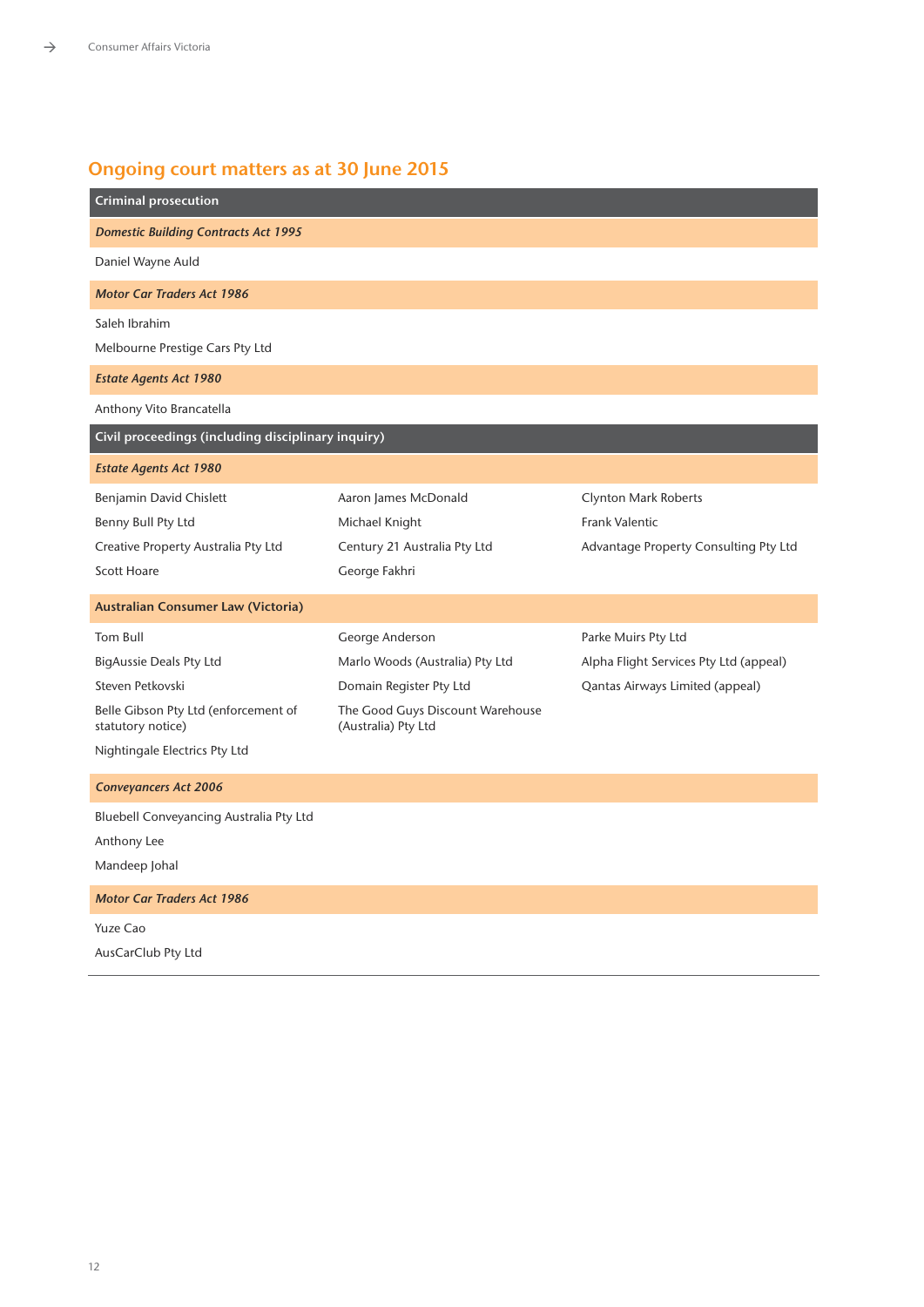#### **Civil proceedings (including disciplinary inquiry) — continued**

| Sex Work Act 1994 |  |  |
|-------------------|--|--|
|                   |  |  |

Xian Yang Meng Jian Qing Xu Lynette Farrar Josef Rutten Joe Paul Molinari Lin Gao

Zhao Pan

#### **Fire Services Levy Monitor (Director of Consumer Affairs is the legal successor)**

Mecon Insurance Pty Ltd

Mechanical and Construction Insurance Pty Ltd

**Administrative review – on behalf of the BLA**

*Estate Agents Act 1980*

Gregory Flessas

Scott Darragh

Daniel Taylor

Zole Elali

*Motor Car Traders Act 1986*

Beniamin Bratoiu

Antonio Lekkas

**Administrative review – on behalf of Secretary to the Department of Justice & Regulation and Director of Consumer Affairs Victoria**

*Estate Agents Act 1980*

Julie Truong

*Fundraising Act 1998*

AFG Group Pty Ltd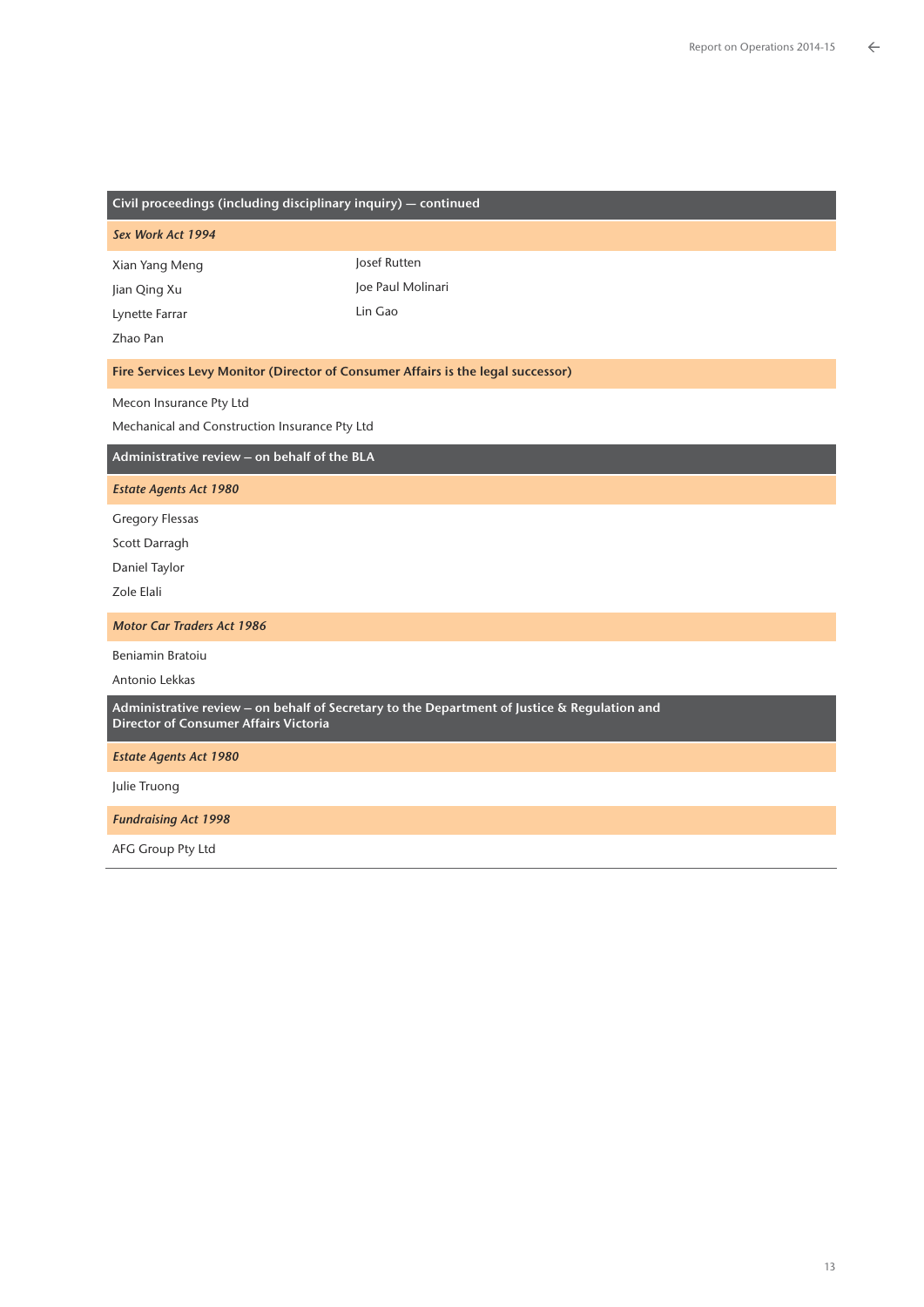<span id="page-13-0"></span>We empower Victorians to exercise their consumer rights by providing them with information and support. We continue to work with partner organisations to improve the information we provide, and to target groups who have specialised information needs.

The details provided below relate to the information and advice we provide to all Victorians, including consumers, tenants and businesses.

|                                                                                   | 2012-13   | 2013-14   | 2014-15   |
|-----------------------------------------------------------------------------------|-----------|-----------|-----------|
| <b>Information and advice</b>                                                     |           |           |           |
| Calls answered                                                                    | 409,936   | 390,349   | 352,369   |
| Advice provided to resolve disputes                                               |           |           |           |
| Disputes finalised <sup>1</sup>                                                   | 15,676    | 13,358    | 8,975     |
| <b>Digital</b>                                                                    |           |           |           |
| Website visits                                                                    | 1,654,784 | 2,372,794 | 2,942,816 |
| Letters, email and online contacts <sup>2</sup>                                   | 31,042    | 58,041    | 59,432    |
| <b>Twitter followers</b>                                                          | 3,300     | 4,984     | 6,832     |
| Facebook page likes                                                               | 6,354     | 17,418    | 23,628    |
| YouTube video views                                                               | 199,487   | 500,105   | 411,456   |
| <b>Community information</b>                                                      |           |           |           |
| Information sessions                                                              | 1,225     | 897       | 931       |
|                                                                                   |           |           |           |
| Face-to-face or intensive assistance                                              |           |           |           |
| <b>CAV's funded community services</b>                                            |           |           |           |
| Victorians assisted under the<br><b>Consumer Advice and Assistance</b><br>Program | 263       | 375       | 446       |
| Clients assisted with financial<br>counselling                                    | N/A       | 29,515    | 34,453    |
| MoneyHelp website visits                                                          | 222,485   | 402,191   | 878,029   |

The decreasing trend in disputes finalised demonstrates our shift from resolving disputes to providing information and advice so that consumers can<br>resolve their own disputes. This is part of our broader objective of empow

<sup>2</sup> The increase in letters, email and online enquiries in 2013-14 is partly attributable to a change in counting rules in 2013-14 to include enquiries which were not previously captured.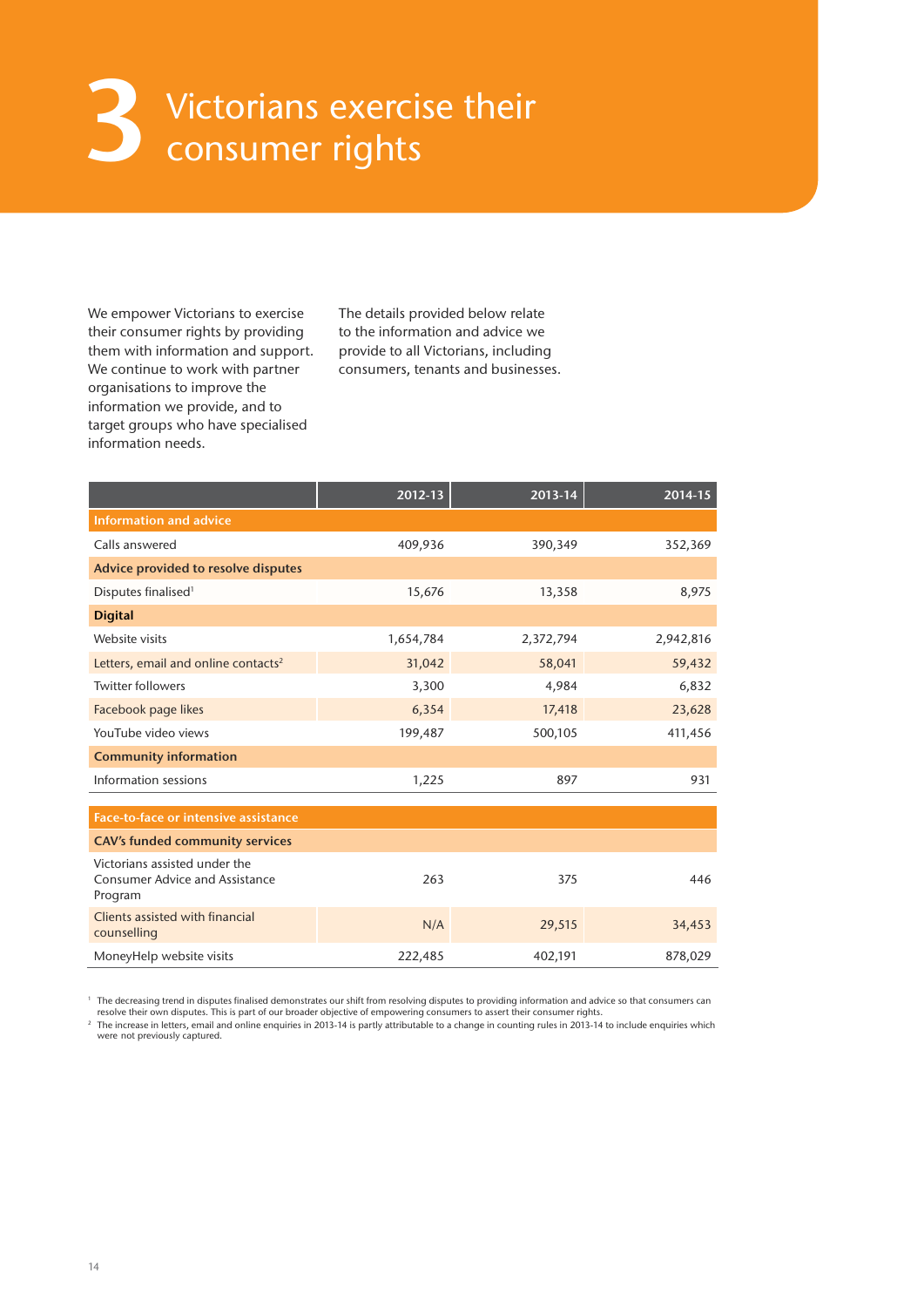# <span id="page-14-0"></span>**4** A fair and safe rental market for Victorians

As the Victorian regulator of residential tenancies, we work to achieve fair and safe rental housing in Victoria.

Our priority is to ensure that the residential tenancy framework reflects the needs of the modern rental marketplace, to deliver best results for all in the accommodation sector.

This includes increased collaboration with partners so that we can continue to improve our understanding of the needs of a modern market, and make positive changes across the sector.

|                                                                        | 2012-13         | 2013-14       | 2014-15       |
|------------------------------------------------------------------------|-----------------|---------------|---------------|
| <b>Information and advice</b>                                          |                 |               |               |
| Calls answered – residential tenancies                                 | 93,127          | 90,952        | 73,791        |
| Calls answered - Residential Tenancies<br><b>Bond Authority (RTBA)</b> | 95,120          | 97,309        | 99,325        |
| RentRight app downloads                                                | N/A             | 10,368        | 16,591        |
| <b>Transactions</b>                                                    |                 |               |               |
| <b>Bonds lodged</b>                                                    | 216,400         | 221,623       | 228,955       |
| <b>Bond repayments</b>                                                 | 190,100         | 197,500       | 203,614       |
| Bonds transferred                                                      | 61,600          | 60,398        | 73,639        |
| <b>Bonds held</b>                                                      | 518,098         | 542,209       | 567,550       |
| Value held                                                             | \$747.2 million | \$806 million | \$874 million |
| <b>Total transactions - RTBA</b>                                       | 406,535         | 419,135       | 432,569       |
|                                                                        |                 |               |               |
| Face-to-face or intensive assistance                                   |                 |               |               |
| <b>CAV's funded community services</b>                                 |                 |               |               |
| Tenants assisted under the Tenancy<br>Advice and Assistance Program    | 5,003           | 6,178         | 6,267         |
| <b>Assessments</b>                                                     |                 |               |               |
| Repair reports                                                         | 1,177           | 1,106         | 936           |

Goods left behind **4,193** 4,130 4,130 3,885 Rental reports 1,223 1,052 1,115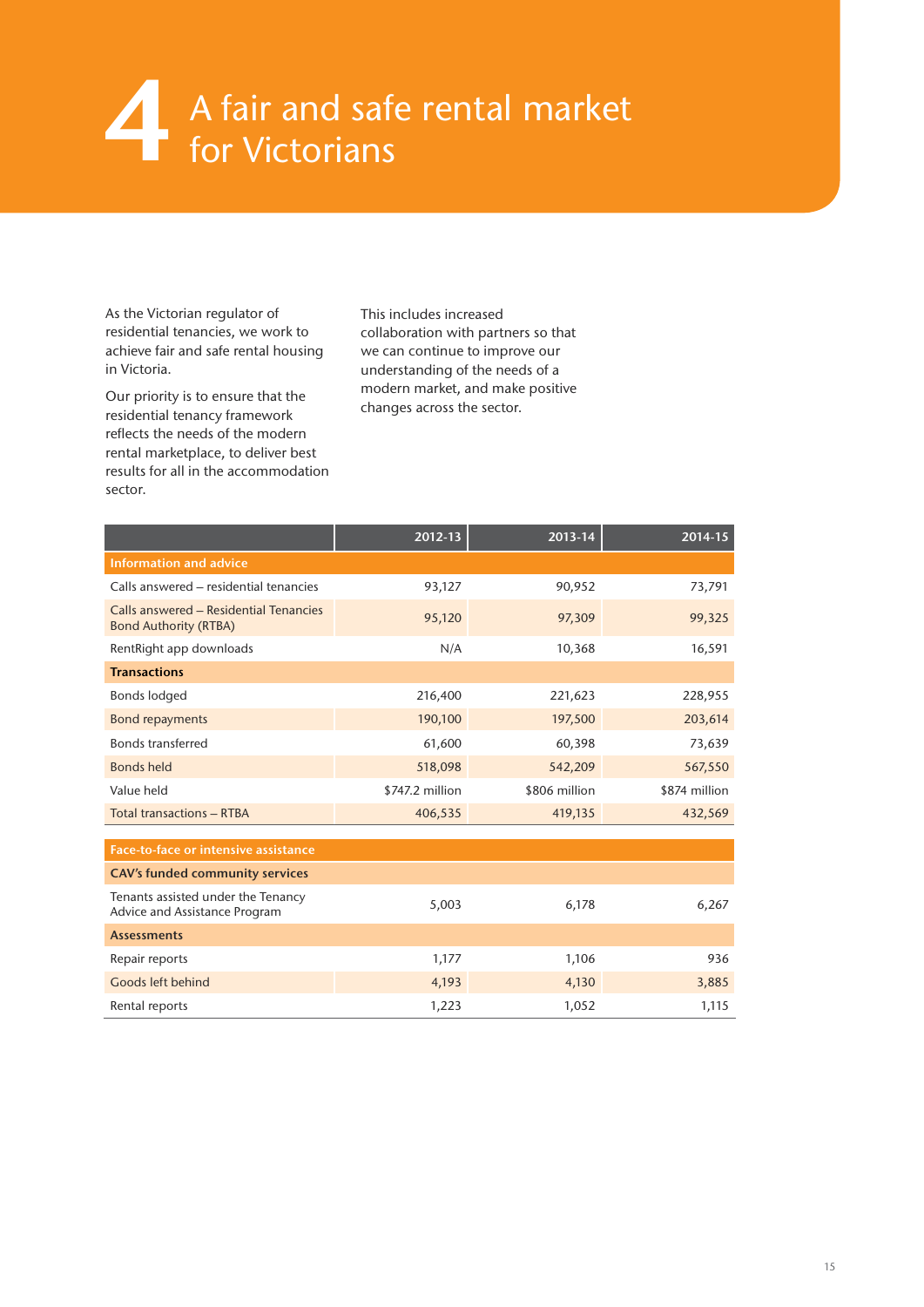<span id="page-15-0"></span>To be an effective regulator, our consumer law framework must continue to evolve with the changing market. We lead and participate in policy and legislative reviews, and work in partnership with other regulators and organisations, to ensure our consumer law framework supports a fair and competitive marketplace.

## **Acts and regulations passed**

In 2014-15, we advised on legislative changes to improve consumer protection and remake regulations due to expire, or that no longer met the needs of Victorian businesses and consumers. These changes are detailed in the table below.

| <b>Acts passed</b>                                                                                              |                      |
|-----------------------------------------------------------------------------------------------------------------|----------------------|
| <b>Name</b>                                                                                                     | Date of royal assent |
| Consumer Affairs Legislation Amendment Act 2014                                                                 | 12 August 2014       |
| Veterans and Other Acts Amendment Act 2015                                                                      | 21 April 2015        |
|                                                                                                                 |                      |
| <b>Regulations commenced</b>                                                                                    |                      |
| <b>Name</b>                                                                                                     | Date commenced       |
| Sex Work (Fees) Regulations 2014                                                                                | 1 July 2014          |
| Estate Agents (Contracts) Amendment Regulations 2014                                                            | 1 October 2014       |
| Owners Corporations Amendment Regulations 2014                                                                  | 1 October 2014       |
| Residential Tenancies Amendment (Prescribed Rating for Replacement Water<br><b>Appliances) Regulations 2014</b> | 1 October 2014       |
| Sale of Land (Infringements) Regulations 2014                                                                   | 1 October 2014       |
| Sale of Land (Public Auctions) Regulations 2014                                                                 | 1 October 2014       |
| Estate Agents (General, Accounts and Audit) Amendment (Penalty and<br>Infringements) Regulations 2014           | 7 October 2014       |
| Motor Car Traders Amendment (Red Tape Reduction) Regulations 2014                                               | 3 November 2014      |
| <b>Credit Regulations 2014</b>                                                                                  | 15 December 2014     |
| Credit (Administration) Regulations 2014                                                                        | 15 December 2014     |
| Associations Incorporation Reform Amendment (Privacy) Regulations 2015                                          | 15 June 2015         |
| Estate Agents (Exemption) Amendment Regulations 2015                                                            | 16 June 2015         |
|                                                                                                                 |                      |
| <b>Regulations revoked</b>                                                                                      |                      |

| <b>Name</b>                      | Date revoked   |
|----------------------------------|----------------|
| Sex Work (Fees) Regulations 2004 | 1 July 2014    |
| Sale of Land Regulations 2005    | 1 October 2014 |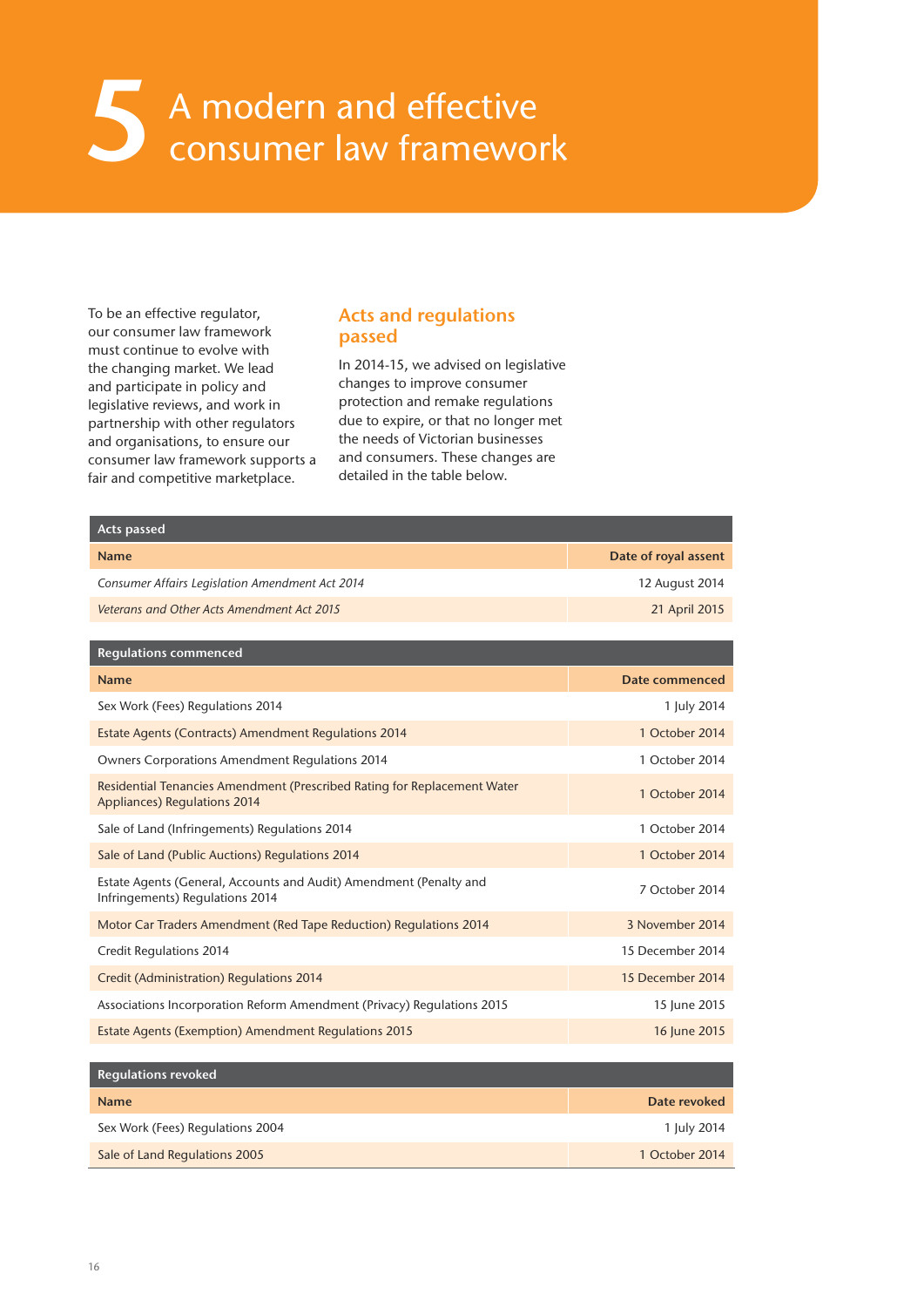| Legislation                                                                                                                                                                                                                                                                                                                                                                                                        |
|--------------------------------------------------------------------------------------------------------------------------------------------------------------------------------------------------------------------------------------------------------------------------------------------------------------------------------------------------------------------------------------------------------------------|
| Associations Incorporation Reform Act 2012                                                                                                                                                                                                                                                                                                                                                                         |
| Australian Consumer Law and Fair Trading Act 2012                                                                                                                                                                                                                                                                                                                                                                  |
| <b>Business Licencing Authority Act 1998</b>                                                                                                                                                                                                                                                                                                                                                                       |
| <b>Business Names (Commonwealth Powers) Act 2011</b>                                                                                                                                                                                                                                                                                                                                                               |
| Chattel Securities Act 1987                                                                                                                                                                                                                                                                                                                                                                                        |
| Company Titles (Home Units) Act 2013                                                                                                                                                                                                                                                                                                                                                                               |
| Consumer Credit (Victoria) Act 1995                                                                                                                                                                                                                                                                                                                                                                                |
| Conveyancers Act 2006                                                                                                                                                                                                                                                                                                                                                                                              |
| Co-operatives National Law Application Act 2013                                                                                                                                                                                                                                                                                                                                                                    |
| Credit Act 1984                                                                                                                                                                                                                                                                                                                                                                                                    |
| Credit (Administration) Act 1984                                                                                                                                                                                                                                                                                                                                                                                   |
| Credit (Commonwealth Powers) Act 2010                                                                                                                                                                                                                                                                                                                                                                              |
| Domestic Building Contracts Act 1995 – except Part 5 (administered by the Attorney General)                                                                                                                                                                                                                                                                                                                        |
| Estate Agents Act 1980                                                                                                                                                                                                                                                                                                                                                                                             |
| Fundraising Act 1998                                                                                                                                                                                                                                                                                                                                                                                               |
| Funerals Act 2006                                                                                                                                                                                                                                                                                                                                                                                                  |
| Goods Act 1958                                                                                                                                                                                                                                                                                                                                                                                                     |
| Motor Car Traders Act 1986                                                                                                                                                                                                                                                                                                                                                                                         |
| <b>Owners Corporations Act 2006</b>                                                                                                                                                                                                                                                                                                                                                                                |
| Partnership Act 1958                                                                                                                                                                                                                                                                                                                                                                                               |
| Residential Tenancies Act 1997<br>Sections 23A-25, 27, 32-33, 45-48, 74-77, 82, 90, 91, 91A 102, 102A, 103, 104(1), 104(4), 104(5), 104(6), 105(2), 105(2A),<br>$\bullet$<br>105(3), 124, 128, 130-134, 141-142B, 142D-212, 213AA-215, 230, 232-234, 241, 277, 289A, 291-327, 329-333, 335-339, 341,<br>343-366, 373-376, 385, 388, 388A, 390, 390A, 395-398, 399A-439M, 480, 486-499, 501-504, 505A-510C and 511. |

## **Legislation administered by Consumer Affairs Victoria as at 30 June 2015**

- Section 66(1) jointly administered with Minister for Housing, Disability and Ageing)
- The RTA is otherwise administered by the Attorney General, Minister for Housing, Disability and Ageing and the Minister for Planning.

#### *Retirement Villages Act 1986*

*Sale of Land Act 1962*

*Second-Hand Dealers and Pawnbrokers Act 1989*

*Sex Work Act 1994*

#### *Subdivision Act 1988:*

- Part 5
- Section 43 (insofar as it relates to part 5)
- The Act is otherwise administered by the Minister for Planning.

#### *Travel Agents Repeal Act 2014*

#### *Veterans Act 2005*:

• Part 4 (the Act is otherwise administered by the Minister for Veterans)

*Warehouseman's Liens Act 1958*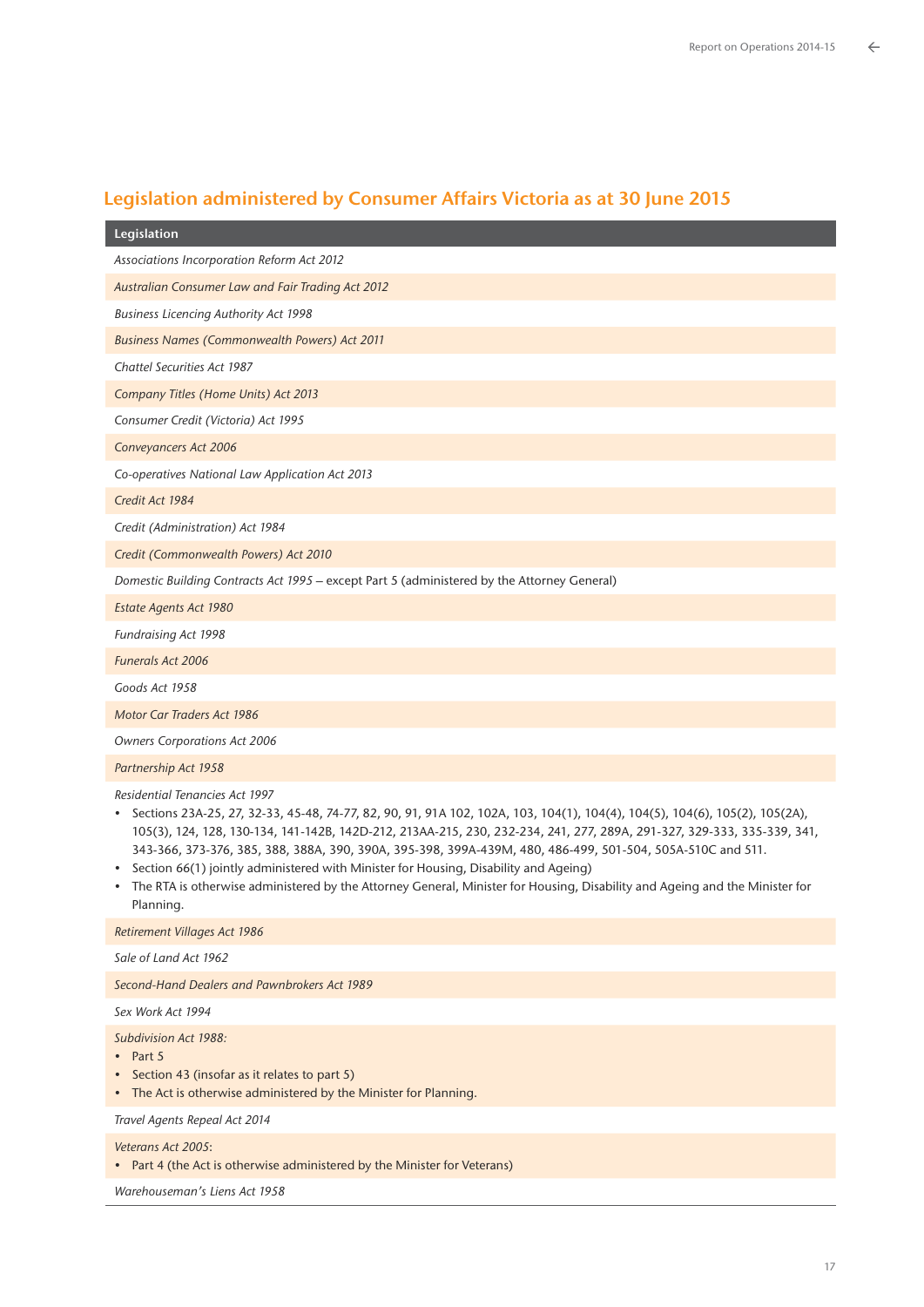# <span id="page-17-0"></span>**6** A sustainable and innovative regulator regulator

Efficient and effective internal operations are critical to our ability to be a modern and effective regulator. We continue working on new ways to foster better capability, better technology and better collaboration with our partner agencies.

## **Reducing red tape**

In 2014, the former Minister for Consumer Affairs issued a reducing red tape Statement of Expectations (SOE) to CAV, seeking reduced business costs through red tape reduction targets for some key compliance processes and licensing and registration activities.

The red tape reduction program and implementation of the SOE is continuing under the Andrews Government.

The Statement encouraged us to continue our risk-based approach to regulation and to identify key areas of governance and operational performance where there were opportunities to reduce the cost of regulation for business, while maintaining a high level of consumer protection.

The projects identified as part of the Statement fall under four broad objectives:

- increased accountability and transparency
- improved timeliness
- clearer and more consistent regulation
- better compliance assistance and advice.

Our work to reduce red tape and meet the SOE is well underway and will be implemented by June 2016. An outline of each initiative is available on our website.

#### **Trust funds managed by Consumer Affairs Victoria**

Consumer Affairs Victoria manages eight funds established by Acts of Parliament. The funds, and their expenditure purpose, are as follows:

#### Trust funds

Domestic Builders Fund (administration of the *Domestic Building Contracts Act 1995,*  costs relating to the Domestic Building List of VCAT)

Motor Car Traders Guarantee Fund (administration of the *Motor Car Traders Act 1986,* guarantee claims)

Residential Bonds Investment Income Account (administration of the Residential Tenancies Bond Authority)

Residential Bonds Account (bonds held on trust, repayment of bonds)

Residential Tenancies Fund (administration of the *Residential Tenancies Act 1997,*  costs relating to the Residential Tenancies List of VCAT)

Sex Work Regulation Fund (administration of the *Sex Work Act 1994*)

Victorian Consumer Law Fund (administration of the *Australian Consumer Law and Fair Trading Act 2012* Part 7, Division 2, s.102A to E, orders for payment to non-party consumers, special purpose grants)

Victorian Property Fund (Administration of the *Estate Agents Act 1980* and other real estate related legislation as permitted by s.75 of the Act, grants relating to real estate as permitted by s.76(3) of the Act, operation of the Estate Agents Council, guarantee claims, costs relating to the Owners Corporation List of VCAT).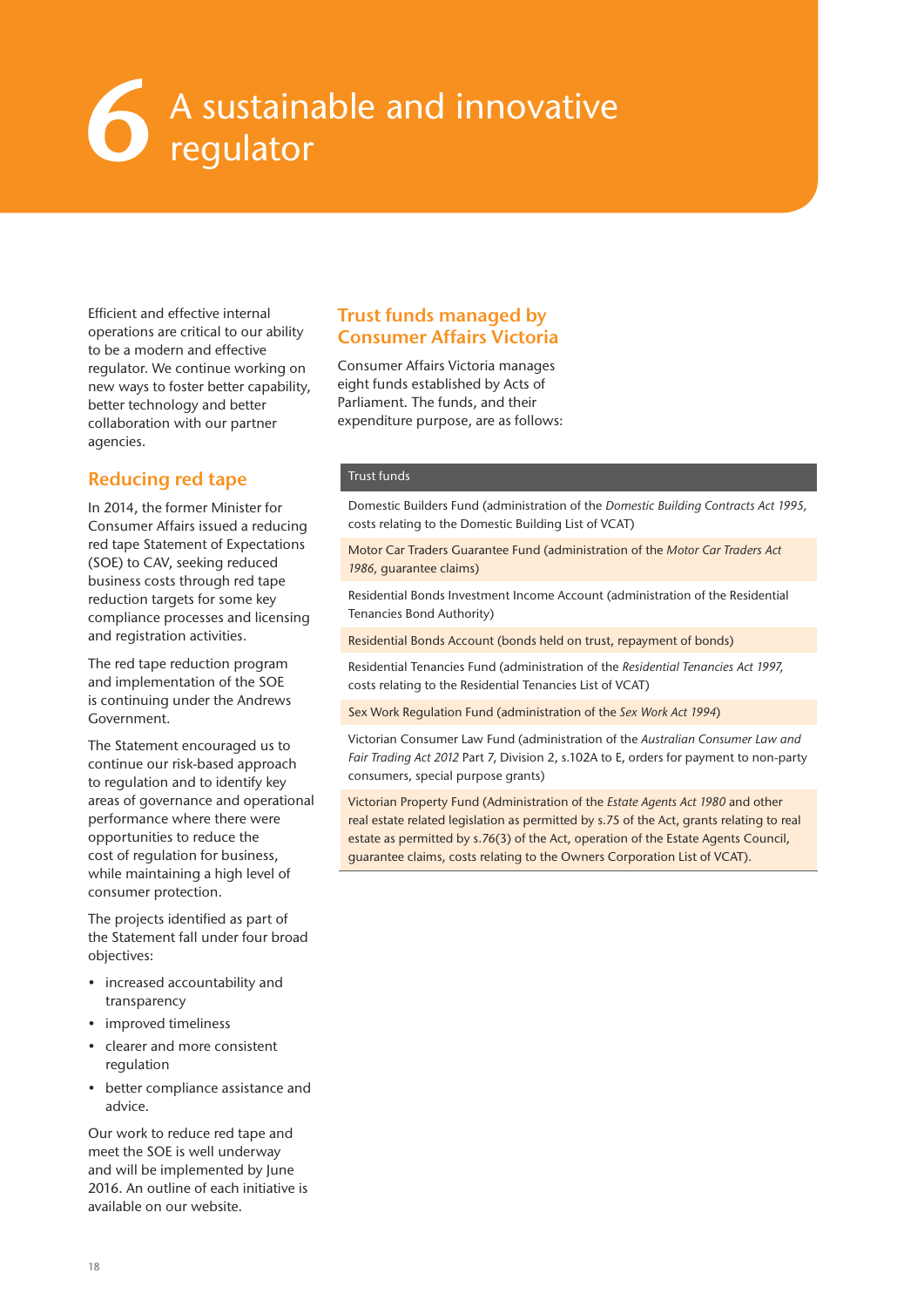## **Grants approved**

#### **Victorian Property Fund**

The *Estate Agents Act 1980* allows the Minister for Consumer Affairs to make grants from the Victorian Property Fund for the purposes specified in section 76(3) of the Act. The Minister makes her decision on grants after consultation with the Estate Agents Council, Consumer Affairs Victoria and any industry associations, government departments and other bodies she thinks appropriate.

In 2014-15, the Consumer Affairs Ministers approved the grants outlined in the table below.

| <b>Grant recipient</b>                                     | Description of funded program                                     | Value*       |
|------------------------------------------------------------|-------------------------------------------------------------------|--------------|
| Real Estate Institute of<br>Victoria                       | Professional Development 2014-17                                  | \$620,726    |
| <b>Director of Housing</b>                                 | Urgent Maintenance and Upgrades to<br><b>Public Housing</b>       | \$15,000,000 |
| Australian Livestock<br>and Property Agents<br>Association | Professional Development and<br>Education 2014-17                 | \$183,945    |
| <b>Housing Choices</b><br>Australia                        | <b>Veterans' Accommodation 2014-15</b>                            | \$1,350,000  |
| <b>Common Equity</b><br>Housing                            | Acquisition of Affordable Housing at<br>Harmony Village Dandenong | \$2,700,000  |
| Victorian Women's<br><b>Housing Association</b>            | Coburg Affordable Housing for Low<br>Income Women                 | \$1,618,000  |
| <b>Community Housing</b><br>(Vic)                          | Manningham Affordable Housing                                     | \$550,000    |
| <b>Total</b>                                               |                                                                   | \$22,022,671 |

\* Value is reported exclusive of GST, representing the net cost to the Fund.

Expenditure shown in the Financial information section reflects part payment on these grants plus payments made in 2014-15 on grants approved in previous years.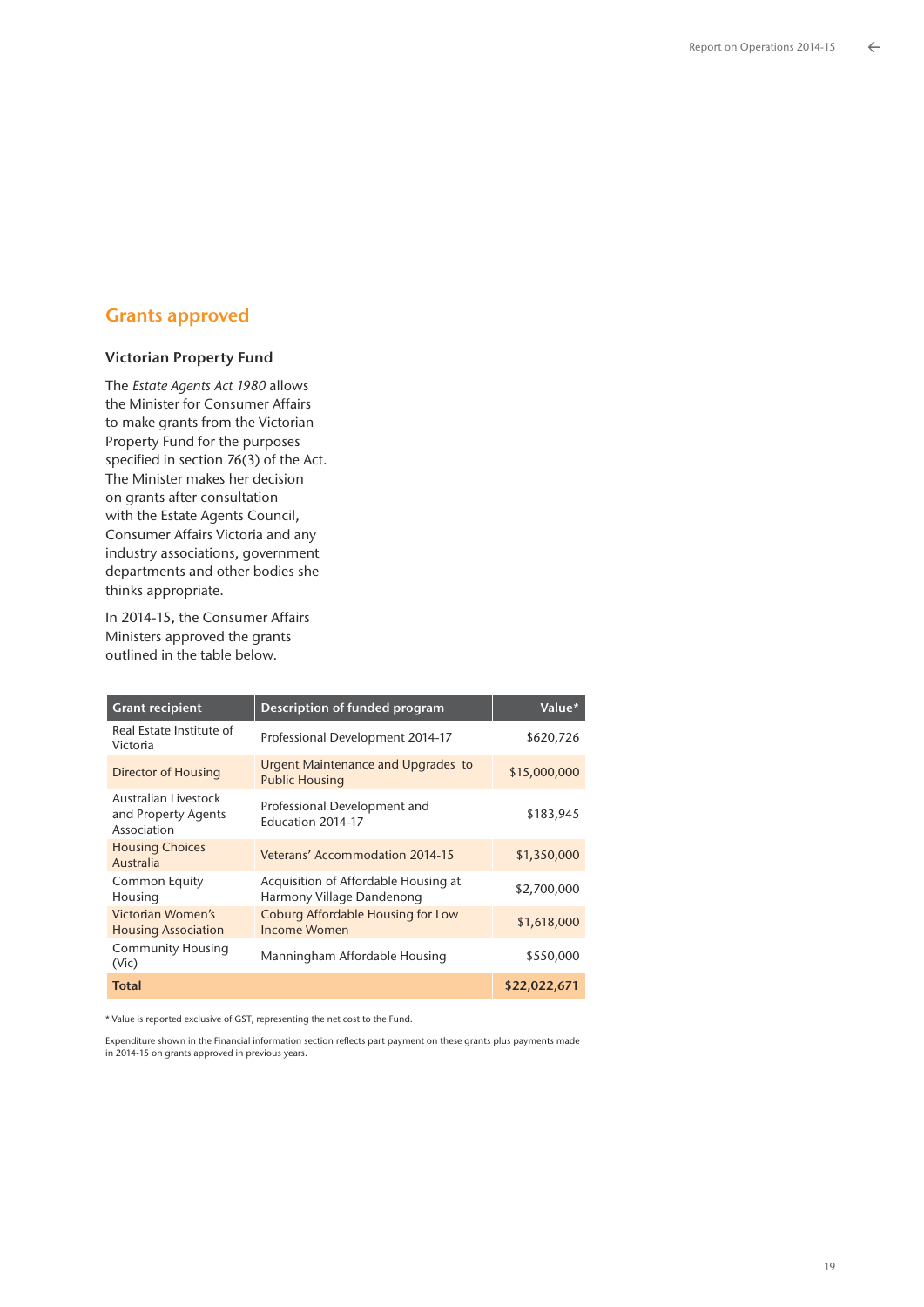$\leftrightarrow$ 

21

#### **Financial information 2014-15**

|                                                                  | Victorian<br>Consumer<br>Law Fund | <b>Domestic</b><br><b>Builders</b><br>Fund | <b>Motor Car</b><br>Traders'<br><b>Guarantee Fund</b> | <b>Residential Bonds</b><br><b>Investment Income</b><br>Account |
|------------------------------------------------------------------|-----------------------------------|--------------------------------------------|-------------------------------------------------------|-----------------------------------------------------------------|
| <b>Consumer Affairs Victoria revenue</b>                         |                                   |                                            |                                                       |                                                                 |
| Revenue recognition, estate agent and conveyancer trust accounts |                                   |                                            |                                                       |                                                                 |
| Revenue recognition, residential tenancy bonds                   |                                   |                                            |                                                       | 21,345,097                                                      |
| Appropriations: Consumer Affairs Victoria                        |                                   |                                            |                                                       |                                                                 |
| Appropriations: Fire Services Levy Monitor <sup>1</sup>          |                                   |                                            |                                                       |                                                                 |
| Fees income                                                      |                                   | 569,166                                    | 3,426,872                                             |                                                                 |
| Interest income                                                  | 27,091                            | 398,464                                    | 22,128                                                | 437,104                                                         |
| Transferred from the Building Commission Victoria <sup>2</sup>   |                                   | 10,516,157                                 |                                                       |                                                                 |
| Grants received and other revenue                                | 16,062                            | 90,782                                     | 15,361                                                | 1,312                                                           |
| Recoveries related to claims previously paid                     |                                   |                                            | 203,242                                               |                                                                 |
| Penalty income                                                   |                                   |                                            | 47,594                                                |                                                                 |
| <b>Transfers</b>                                                 |                                   |                                            | 600,000                                               | (10,000,000)                                                    |
| <b>Total Consumer Affairs Victoria revenue</b>                   |                                   | 43,153 11,574,569                          | 4,315,197                                             | 11,783,513                                                      |
| Consumer Affairs Victoria expenditure                            |                                   |                                            |                                                       |                                                                 |
| Audit services                                                   |                                   |                                            |                                                       | 12,850                                                          |
| Claims on consumer guarantee funds                               |                                   |                                            | 381,343                                               |                                                                 |
| <b>Consumer Utilities Advocacy Centre</b>                        |                                   |                                            |                                                       |                                                                 |
| Contractors, consultants and professional services               |                                   | 52,064                                     | 78,540                                                | 367,967                                                         |
| Departmental governance and support costs                        |                                   |                                            |                                                       |                                                                 |
| Fire Service Levy Monitor                                        |                                   |                                            |                                                       |                                                                 |
| Employee related costs                                           |                                   | 2,786,977                                  | 2,430,899                                             | 1,514,293                                                       |
| Grants paid                                                      |                                   | 3,258,545                                  |                                                       |                                                                 |
| Information technology                                           |                                   | 9,148                                      | 77,126                                                | 53,469                                                          |
| Occupancy costs                                                  |                                   | 314,027                                    | 126,416                                               | 116,474                                                         |
| Other operating costs                                            |                                   | 737,923                                    | 437,291                                               | 764,309                                                         |
| Outsourced contracted costs                                      |                                   |                                            |                                                       | 6,006,750                                                       |
| <b>Total Consumer Affairs Victoria expenditure</b>               |                                   | 7,158,864                                  | 3,531,615                                             | 8,836,112                                                       |
| <b>Trust funds</b>                                               |                                   |                                            |                                                       |                                                                 |
| Trust funds, opening equity 1 July 2014                          | 1,091,585                         | 14,813,750                                 | 979,286                                               | 4,571,928                                                       |
| Current year operating surplus /(deficit)                        | 43,153                            | 4,415,885                                  | 783,582                                               | 2,947,401                                                       |
| Capital contribution                                             |                                   | 376,660                                    |                                                       |                                                                 |
| Trust funds, closing equity 30 June 2015                         |                                   | 1,134,738 19,606,295                       | 1,762,868                                             | 7,519,329                                                       |
|                                                                  |                                   |                                            |                                                       |                                                                 |

|                                                                  | Victorian<br>Consumer<br>Law Fund | <b>Domestic</b><br><b>Builders</b><br><b>Fund</b> | <b>Motor Car</b><br>Traders'<br><b>Guarantee Fund</b> | <b>Residential Bonds</b><br><b>Investment Income</b><br>Account |
|------------------------------------------------------------------|-----------------------------------|---------------------------------------------------|-------------------------------------------------------|-----------------------------------------------------------------|
| <b>Consumer Affairs Victoria revenue</b>                         |                                   |                                                   |                                                       |                                                                 |
| Revenue recognition, estate agent and conveyancer trust accounts |                                   |                                                   |                                                       |                                                                 |
| Revenue recognition, residential tenancy bonds                   |                                   |                                                   |                                                       | 21,345,097                                                      |
| <b>Appropriations: Consumer Affairs Victoria</b>                 |                                   |                                                   |                                                       |                                                                 |
| Appropriations: Fire Services Levy Monitor <sup>1</sup>          |                                   |                                                   |                                                       |                                                                 |
| Fees income                                                      |                                   | 569,166                                           | 3,426,872                                             |                                                                 |
| Interest income                                                  | 27,091                            | 398,464                                           | 22,128                                                | 437,104                                                         |
| Transferred from the Building Commission Victoria <sup>2</sup>   |                                   | 10,516,157                                        |                                                       |                                                                 |
| Grants received and other revenue                                | 16,062                            | 90,782                                            | 15,361                                                | 1,312                                                           |
| Recoveries related to claims previously paid                     |                                   |                                                   | 203,242                                               |                                                                 |
| Penalty income                                                   |                                   |                                                   | 47,594                                                |                                                                 |
| <b>Transfers</b>                                                 |                                   |                                                   | 600,000                                               | (10,000,000)                                                    |
| <b>Total Consumer Affairs Victoria revenue</b>                   | 43,153                            | 11,574,569                                        | 4,315,197                                             | 11,783,513                                                      |
| <b>Consumer Affairs Victoria expenditure</b>                     |                                   |                                                   |                                                       |                                                                 |
| <b>Audit services</b>                                            |                                   |                                                   |                                                       | 12,850                                                          |
| Claims on consumer guarantee funds                               |                                   |                                                   | 381,343                                               |                                                                 |
| <b>Consumer Utilities Advocacy Centre</b>                        |                                   |                                                   |                                                       |                                                                 |
| Contractors, consultants and professional services               |                                   | 52,064                                            | 78,540                                                | 367,967                                                         |
| Departmental governance and support costs                        |                                   |                                                   |                                                       |                                                                 |
| Fire Service Levy Monitor                                        |                                   |                                                   |                                                       |                                                                 |
| Employee related costs                                           |                                   | 2,786,977                                         | 2,430,899                                             | 1,514,293                                                       |
| Grants paid                                                      |                                   | 3,258,545                                         |                                                       |                                                                 |
| Information technology                                           |                                   | 9,148                                             | 77,126                                                | 53,469                                                          |
| Occupancy costs                                                  |                                   | 314,027                                           | 126,416                                               | 116,474                                                         |
| Other operating costs                                            |                                   | 737,923                                           | 437,291                                               | 764,309                                                         |
| Outsourced contracted costs                                      |                                   |                                                   |                                                       | 6,006,750                                                       |
| <b>Total Consumer Affairs Victoria expenditure</b>               |                                   | 7,158,864                                         | 3,531,615                                             | 8,836,112                                                       |
| <b>Trust funds</b>                                               |                                   |                                                   |                                                       |                                                                 |
| Trust funds, opening equity 1 July 2014                          | 1,091,585                         | 14,813,750                                        | 979,286                                               | 4,571,928                                                       |
| Current year operating surplus /(deficit)                        | 43,153                            | 4,415,885                                         | 783,582                                               | 2,947,401                                                       |
| Capital contribution                                             |                                   | 376,660                                           |                                                       |                                                                 |
| Trust funds, closing equity 30 June 2015                         | 1,134,738                         | 19,606,295                                        | 1,762,868                                             | 7,519,329                                                       |

<sup>1</sup> Fire Services Levy Monitor is included in the CAV Output.

<sup>2</sup> Domestic building dispute levy and registration fees.

<sup>3</sup>CAV total output for 2014-15 was \$119,056,734 (the CAV 2013-14 Output was \$80,827,330). The Total Output is higher in 2014-15, largely due to the inclusion of payments for VCAT in relation to the Residential Tenancies List, Domestic Building List, and the Owners Corporations List from CAV managed trust funds (\$16.5 million). These costs were included as part of the Courts budget output prior to the<br>establishment of Court Services Victoria. In addition, there was a \$19 million incr Fund to support affordable housing.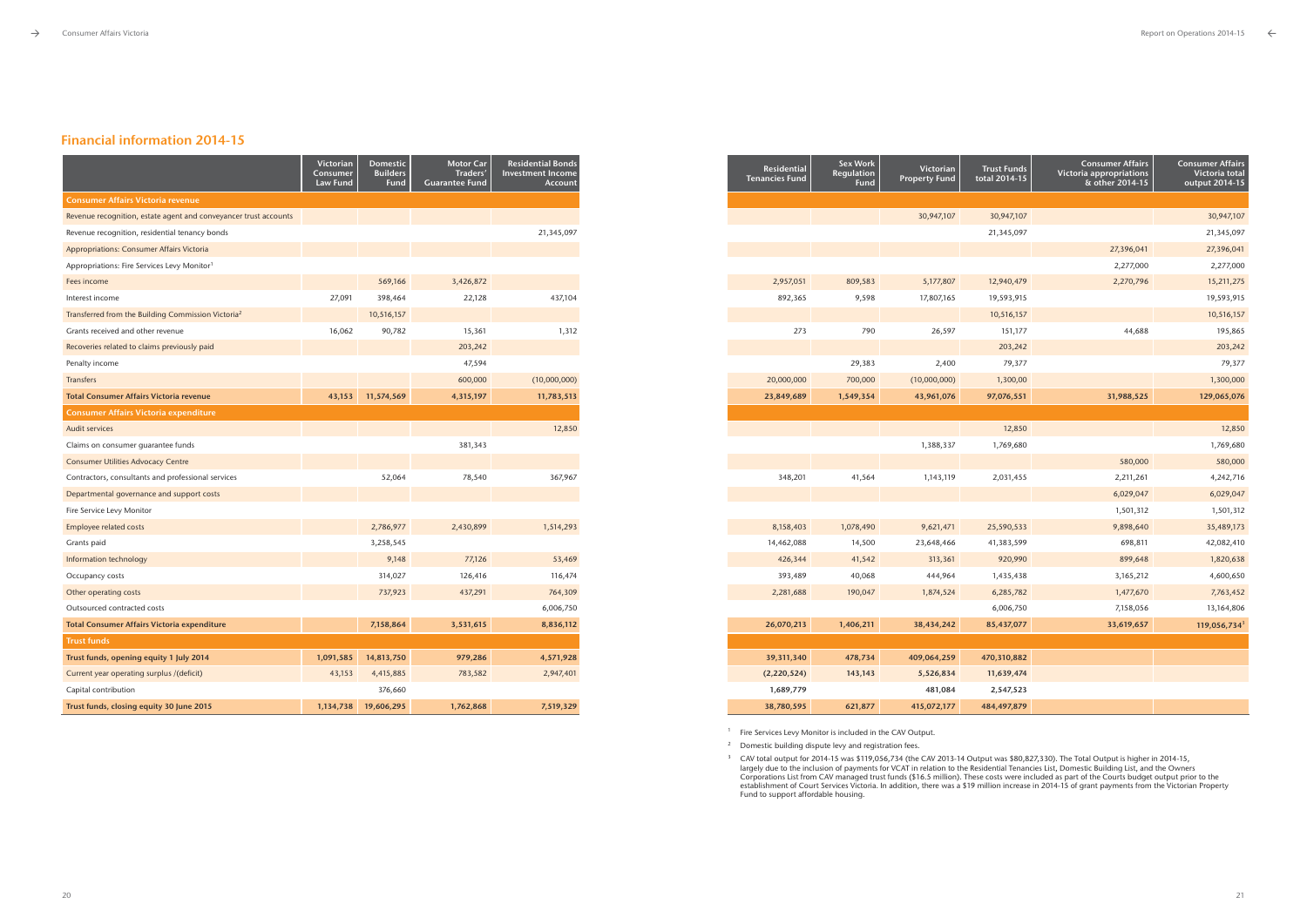#### $\rightarrow$ Consumer Affairs Victoria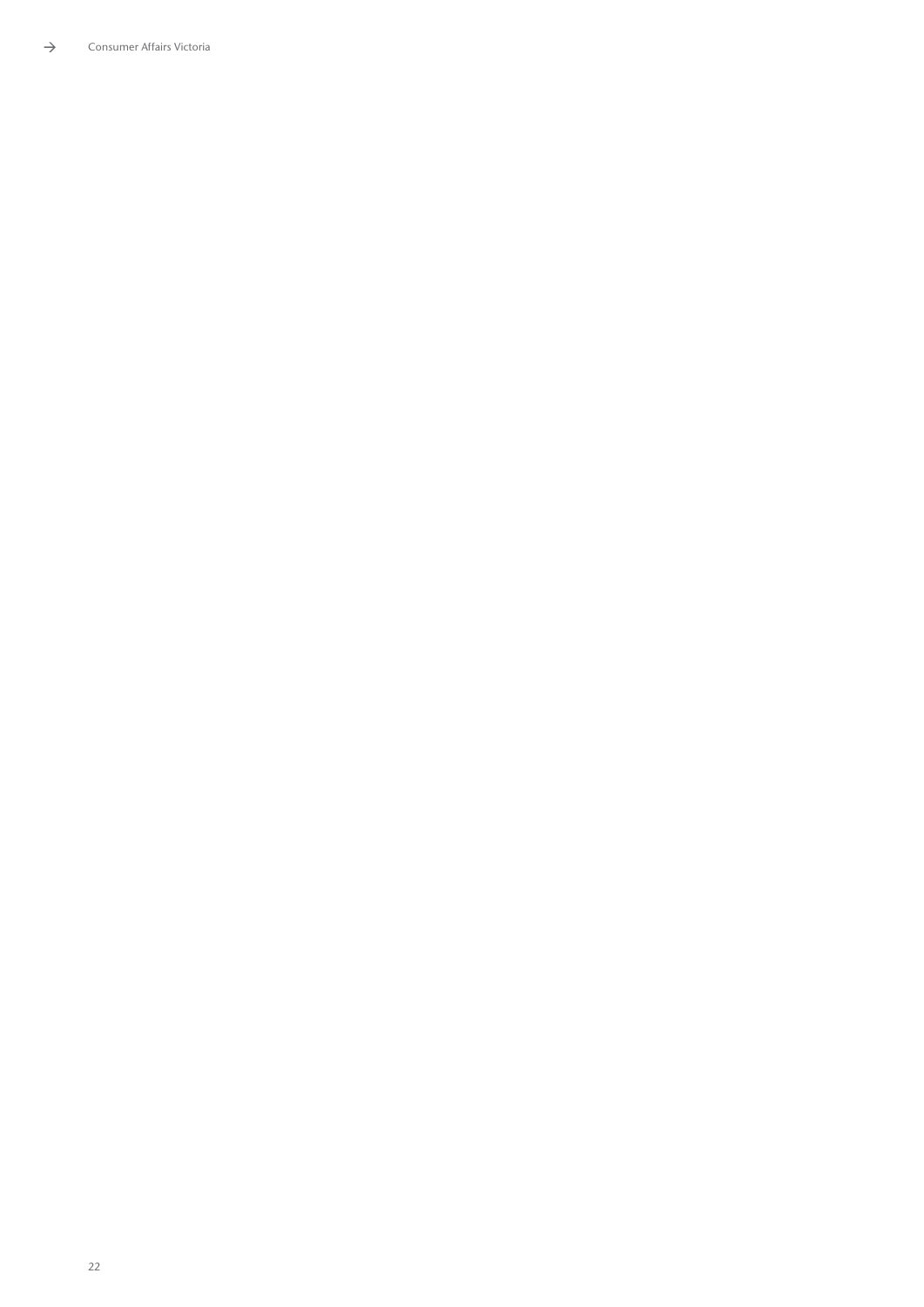Consumer Affairs Victoria acknowledges Aboriginal and Torres Strait Islander people as the Traditional Custodians of the land. The department also acknowledges and pays respect to their Elders, past and present.

Authorised and published by the Victorian Government, 1 Treasury Place, Melbourne

Printed by On Demand, Port Melbourne

October 2015

© State of Victoria

ISBN: 978 1 921079 64 1

This report is protected by copyright. Apart from any use permitted under the *Copyright Act 1968*, and those explicitly granted below, all other rights are reserved.

#### **Accessibility**

If you would like to receive this publication in an accessible format please visit [consumer.vic.gov.au](http://consumer.vic.gov.au) or call 1300 55 81 81.

Unless indicated otherwise, this work is made available under the terms of the Creative Commons Attribution 3.0 Australia licence.

To view a copy of this licence, visit [creativecommons.org/licenses/by/3.0/au](http://creativecommons.org/licenses/by/3.0/au)

It is a condition of this Creative Commons Attribution 3.0 Licence that you must give credit to the original author, who is the State of Victoria.